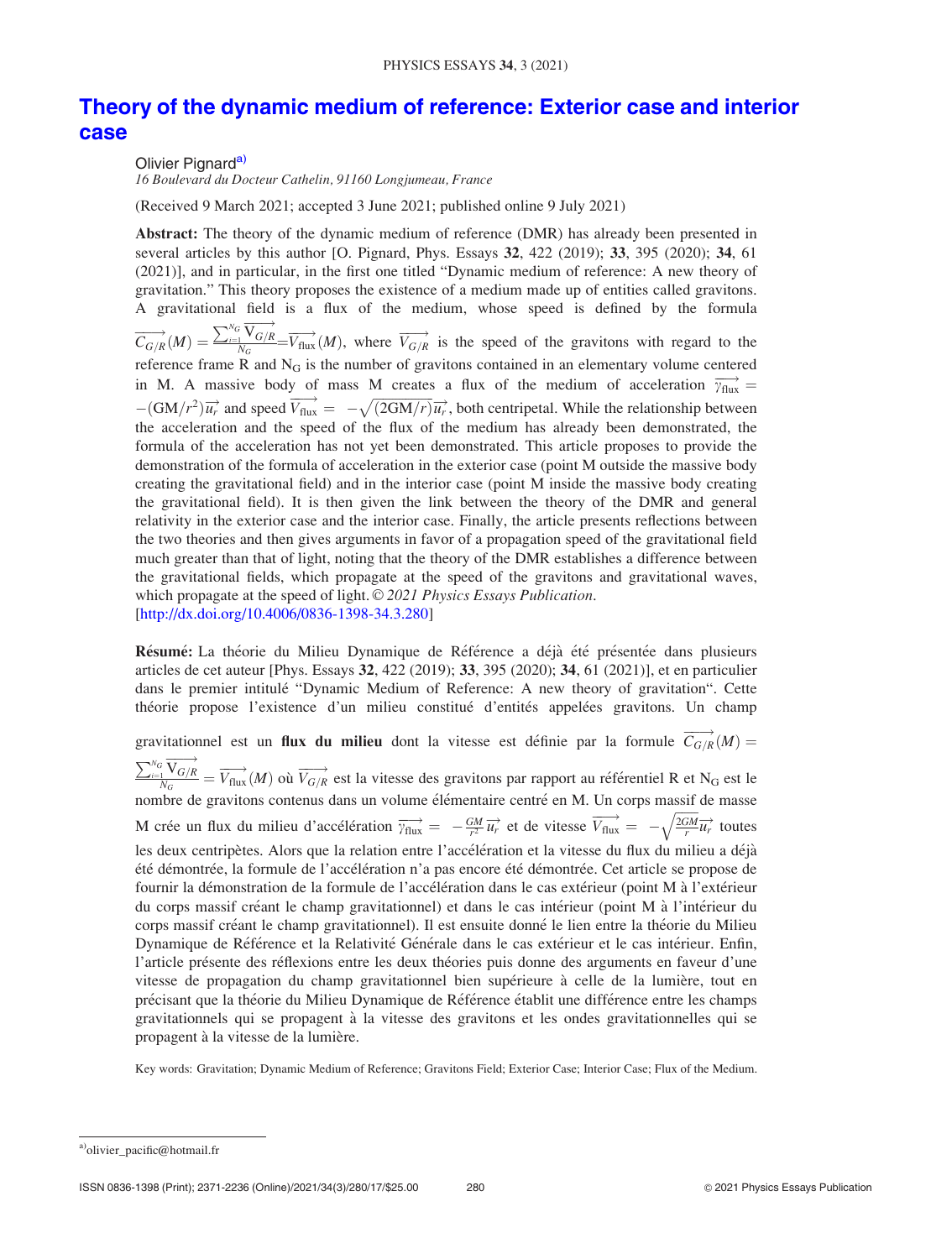## I. SUCCINCT PRESENTATION OF THE THEORY OF THE DYNAMIC MEDIUM OF REFERENCE

Important preliminary remark:

This article does not present the theory of the dynamic medium of reference (DMR).

To do this, refer to the article "Dynamic medium of reference: A new theory of gravitation, $\frac{1}{1}$  which it is strongly recommended to have read in order to understand this article.

This article presents only a demonstration of the acceleration and velocity of the flux of the medium in the exterior case and the interior case.

The theory of the  $DMR<sup>1</sup>$  $DMR<sup>1</sup>$  $DMR<sup>1</sup>$  introduces a dynamic nonmaterial medium, which is present in the whole Universe.

The characteristics of this medium are:

- This medium enables one to deduce a Preferred Frame of Reference or rather a REFERENCE in the whole Universe and at all scales.
- This REFERENCE enables one to obtain a privileged time. The present moment is universal, that is to say the same in the whole Universe.
- This medium is also the medium of propagation of light.
- This medium verifies the principle of reciprocal action:
	- The medium is distorted by matter and energy like the space-time of general relativity.
	- The warping of this medium determines the trajectories of the particles (material particles and light particles).

The presence of a massive body creates a flux of the medium (centripetal that is to say, directed toward the center of gravity of the massive body) of speed

$$
V_{\text{flux}} = \sqrt{\frac{2GM}{r}} \tag{1}
$$

and acceleration

$$
\gamma_{\text{flux}} = \frac{\text{GM}}{r^2},\tag{2}
$$

where  $r$  refers to the distance to the center of gravity of the massive body.

In the framework of the Lorentz/Poincaré theory, in the absence of a gravitational field, material clocks (in the reference frame  $R$ ) undergo a physical dilatation of their period according to their speed with respect to the Preferred Frame of Reference (PFR) according to the formula

$$
T = \gamma \cdot T_0 \quad \text{with} \quad \gamma = \left(1 - \frac{V_{R/\text{PFR}}^2}{c^2}\right)^{-1/2}.\tag{3}
$$

Within the framework of the Lorentz/Poincaré theory, in the absence of a gravitational field, material rulers (in the reference frame  $R$ ) undergo a physical contraction of their length according to their speed with respect to the Preferred Frame of Reference (PFR) according to the formula

$$
L = \frac{L_0}{\gamma} \quad \text{with} \quad \gamma = \left(1 - \frac{V_{R/\text{PFR}}^2}{c^2}\right)^{-1/2}.
$$
 (4)

In the presence of a massive body of mass M, the speed of the flux of the medium takes the following expression in the frame of reference linked to the massive body and at a dis-tance r from the center of gravity of the massive body<sup>[1](#page-17-0)</sup>

$$
\overrightarrow{V_{\text{flux}}} = -\sqrt{\frac{2GM}{r}} \overrightarrow{u_r}, \qquad (5)
$$

where  $\overrightarrow{u_r}$  denotes the unit radial vector directed toward the exterior of the massive body.

The effects undergone by material clocks and rulers due to their speed with respect to the medium (which allows to define the Preferred Frame of Reference) are the same as the effects they undergo by the centripetal movement of the medium due to a massive body. Since clocks and rulers are assumed to be fixed with respect to the massive body, the centripetal movement of the medium (of speed  $V_{\text{flux}}$ ) with respect to the center of gravity of the massive body can be interpreted as a movement of the clocks and rulers with respect to the medium.

The equivalence between the movement of the clocks and rulers with respect to the medium and the movement of the medium with respect to the clocks and rulers is a new way of stating the principle of equivalence.

In the presence of a massive body of mass M, material clocks undergo a physical dilatation of their period according to the following formula: $<sup>1</sup>$ </sup>

$$
T = T_0.K(r) \quad \text{with} \quad K(r) = \left(1 - \frac{V_{\text{flux}}^2}{c_0^2}\right)^{-1/2}
$$

$$
= \left(1 - \frac{2GM}{c_0^2 r}\right)^{-1/2}.
$$
(6)

In the presence of a massive body of mass  $M$ , material rulers undergo a physical contraction of their length according to the following formula: $<sup>1</sup>$  $<sup>1</sup>$  $<sup>1</sup>$ </sup>

$$
L = \frac{L_0}{K(r)} \quad \text{with}
$$

$$
K(r) = \left(1 - \frac{V_{\text{flux}}^2}{c_0^2}\right)^{-1/2} = \left(1 - \frac{2GM}{c_0^2 r}\right)^{-1/2}.
$$
 (7)

Light is slowed down by a gravitational field, and the expres-sion of its speed is<sup>[1](#page-17-0)</sup>

$$
c = \frac{c_0}{K\sqrt{1 + (K^2 - 1)\cos^2\beta}}.
$$
\n(8)

We name  $\beta = (\overrightarrow{u_r}, \overrightarrow{c})$  the angle between the unit radial vector  $\overrightarrow{u_r}$  and the speed vector of light  $\overrightarrow{c}$ . The vector  $\overrightarrow{c_0}$  represents the speed vector of light if there was not any massive body.

In the case of a radial trajectory of the light, we have the following simple expression:

$$
c = \frac{c_0}{n(r)} = \frac{c_0}{K^2(r)}.
$$
\n(9)

If we call  $\varepsilon_0$  the permittivity and  $\mu_0$  the permeability of the medium without gravitational field, then we have  $c_0 = (\varepsilon_0 \mu_0)^{-1/2}.$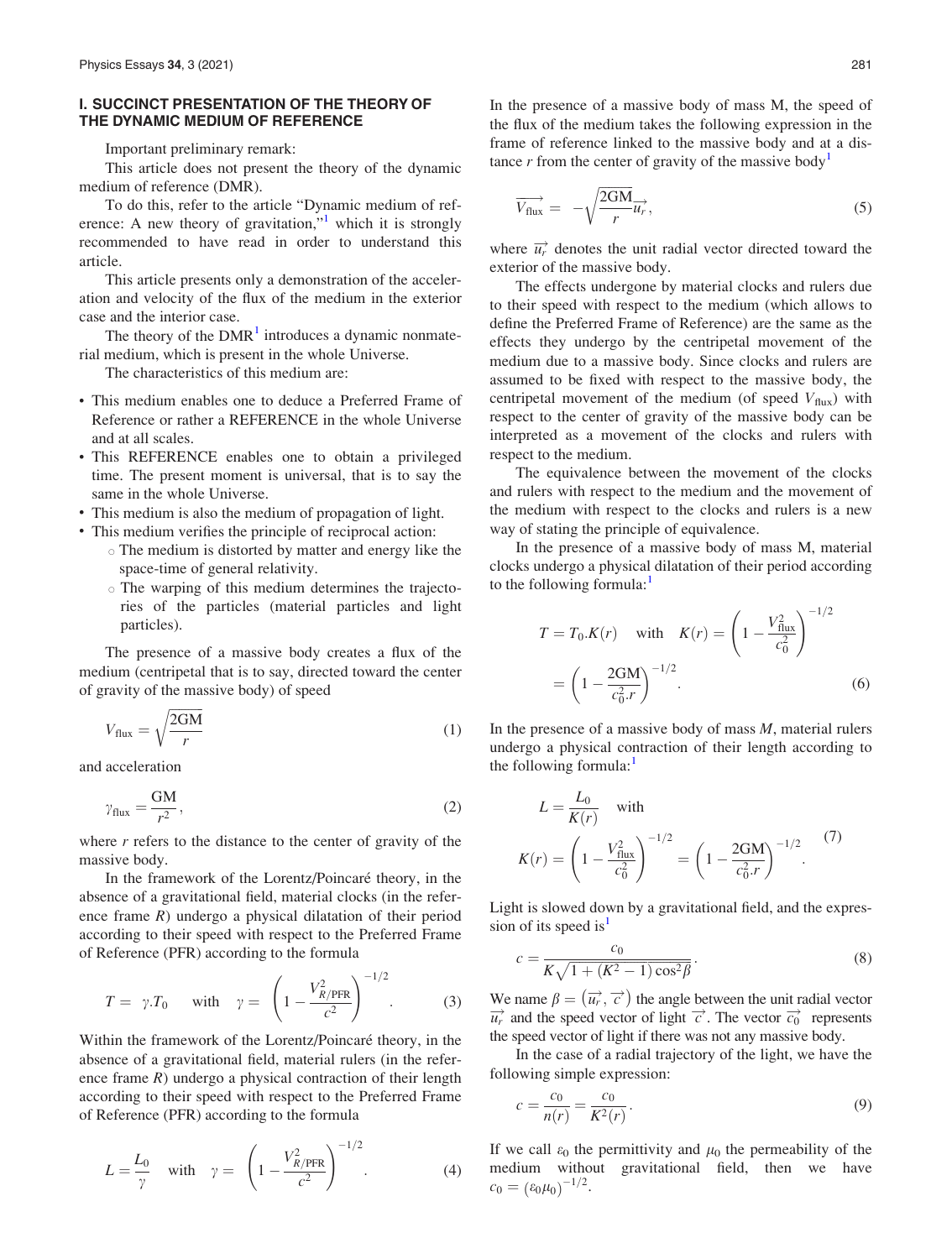If we call  $\varepsilon$  the permittivity and  $\mu$  the permeability of the medium in the presence of a gravitational field created by a massive body of mass M, then we have  $c = (\varepsilon \mu)^{-1/2}$  with

$$
\varepsilon = \varepsilon_0 . \varepsilon_r = \varepsilon_0 \left( 1 - \frac{2GM}{c_0^2 r} \right)^{-1} \tag{10}
$$

and

$$
\mu = \mu_0.\mu_r = \mu_0 \left(1 - \frac{2GM}{c_0^2 r}\right)^{-1}.\tag{11}
$$

The refractive index is given by the formula

$$
n = \sqrt{\varepsilon_r \mu_r} = \left(1 - \frac{2GM}{c_0^2 r}\right)^{-1},
$$
\n(12)

with

$$
\varepsilon_r = \varepsilon / \varepsilon_0 = \left( 1 - \frac{2GM}{c_0^2 r} \right)^{-1} \tag{13}
$$

and

$$
\mu_r = \frac{\mu}{\mu_0} = \left(1 - \frac{2GM}{c_0^2 r}\right)^{-1}.
$$
\n(14)

All these formulas show that the medium is related to electricity, magnetism, electromagnetism, and gravitation.

(a) Case of the photon

The exploitation of the previous results makes it possible to establish the Lagrangian formulation of the trajectory of a photon $\frac{1}{2}$  $\frac{1}{2}$  $\frac{1}{2}$ 

$$
L = K^2 \left[ c_0^2 - \left( K^2 \frac{dr}{dt} \right)^2 - \left( Kr \frac{d\varphi}{dt} \right)^2 \right] = 0, \quad (15)
$$

$$
\left(K^2 \frac{dr}{dt}\right)^2 + \left(Kr \frac{d\varphi}{dt}\right)^2 = c_0^2.
$$
\n(16)

After the development of calculations, we end up with the following equation: $<sup>1</sup>$  $<sup>1</sup>$  $<sup>1</sup>$ </sup>

$$
\frac{d^2u}{d\phi^2} + u = \frac{3GM}{c^2}u^2.
$$
 (17)

This equation makes it possible to determine the deflection of light rays by a massive body, for example, the Sun, and also by clusters of galaxies (gravitational lens, gravitational mirage, and Einstein ring).

(b) Case of a material particle

The exploitation of the previous results makes it possible to establish the Lagrangian formulation of the tra-jectory of a material particle<sup>[1](#page-17-0)</sup>

$$
c_0^2 - L = K^2 \left[ \left( K^2 \frac{dr}{dt} \right)^2 + \left( Kr \frac{d\phi}{dt} \right)^2 - \frac{2GM}{r} - C^2 \right] = 0,
$$
\n(18)

that we can write

$$
\left(K^2\frac{dr}{dt}\right)^2 + \left(Kr\frac{d\phi}{dt}\right)^2 = \frac{2GM}{r} + C^2 = V_{\text{flux}}^2 + C^2.
$$
\n(19)

After the development of calculations, we end up with the following equation: $<sup>1</sup>$  $<sup>1</sup>$  $<sup>1</sup>$ </sup>

$$
\frac{d^2u}{d\varphi^2} + u = \frac{GM}{A^2} + \frac{3GM}{c^2}u^2.
$$
 (20)

This equation makes it possible to determine the trajectory of the planets of the solar system and, in particular, the precession of the perihelion of Mercury.

# II. A POSSIBLE DESCRIPTION OF THE DMR: THE GRAVITONS FIELD

This part gives a possible description of the DMR: the gravitons field.

The gravitons field is based on the Le Sage theory, BUT it adds many deep changes and evolutions.

Numerous scientists have studied the Le Sage theory. Just to mention a few of them:

Newton, Huygens, Leibniz, Euler, Laplace, Lord Kelvin, Maxwell, Lorentz, Hilbert, Darwin, Poincaré and Feynman.

Henri Poincaré has studied this theory and written a syn-thesis in Science et Méthode.<sup>[2](#page-17-0)</sup>

Poincaré sums up the principle of Le Sage theory like this:

"It is proper to establish a parallel between these considerations and a theory proposed a long time ago in order to explain the universal gravitation. Let us suppose that, in the interplanetary spaces, very tiny particles move in all directions, with very high speeds. A single body in the space will not be affected, apparently, by the impact of these corpuscles, since these impacts are equally divided in all directions. But, if two bodies A and B are in the space, the body B will play the role of a screen and will intercept a part of these corpuscles which would have hit A. Then, the impacts received by A in the opposite direction of the one of B, will not have compensation any longer, or will be imperfectly compensated, and they will push A towards B. Such is Le Sage theory."

It is possible to demonstrate rather easily that the "push" is inversely proportional to the square distance between the two bodies (like the Newton law).

One can also demonstrate that, if the corpuscles are very tiny, the push is approximately proportional to the number of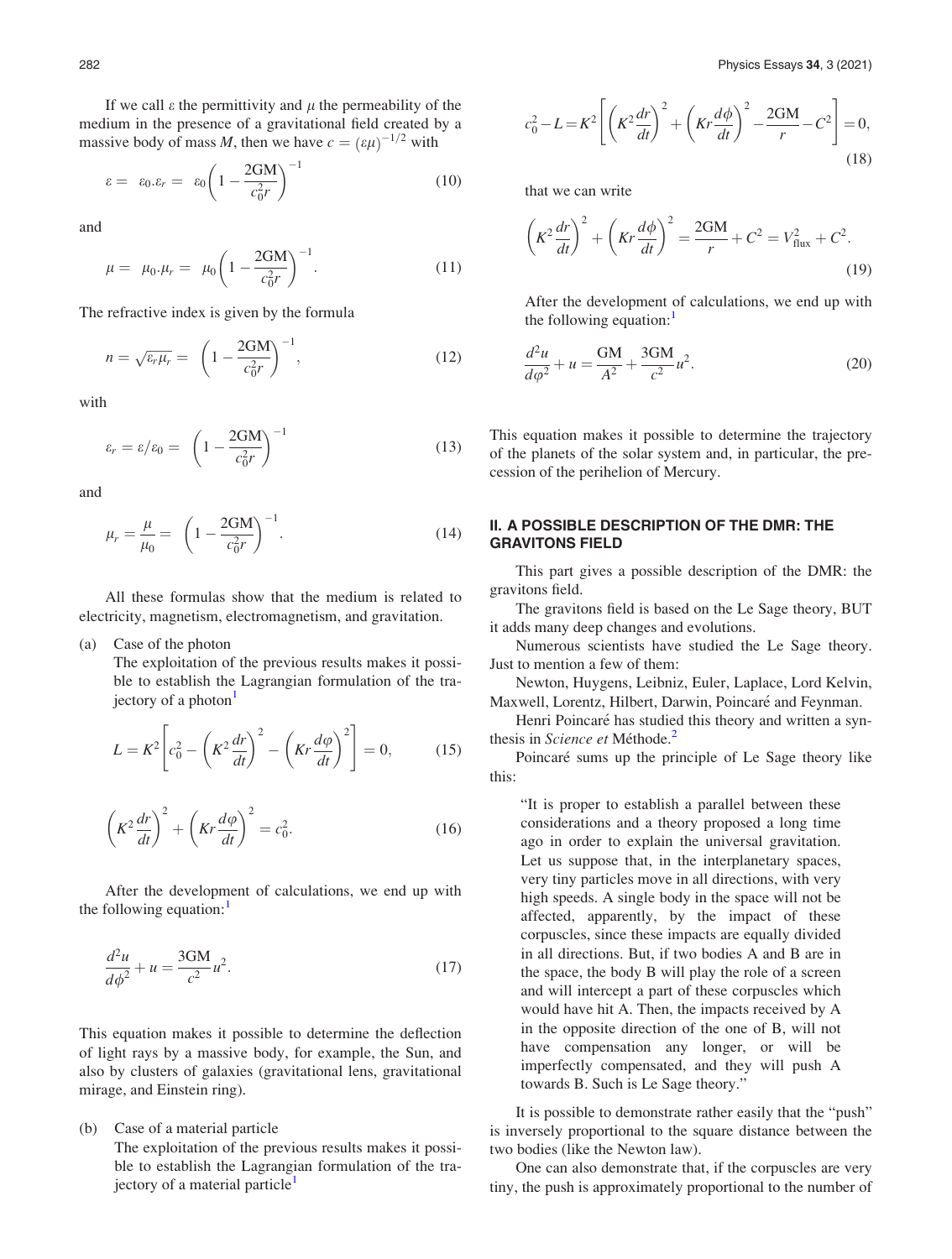nucleons and so the mass of the body and not the apparent surface of the body.

Moreover, only a tiny fraction of corpuscles hits the atoms of the body, which explains that the push (the gravitational force) is so weak.

The main evolutions of the gravitons field versus the Le Sage theory are the following:

- One must not use the notion of impact between the corpuscles and matter.
- One must consider that the corpuscles are nonmaterial and constitute a medium.
- The total energy of an entity is the sum of its kinetic energy of translation and of its kinetic energy of rotation about itself.
- Fundamental law: Conservation of the total energy of an entity : The total energy of one entity remains constant

$$
E_{\text{total}} = E_{\text{translation}} + E_{\text{rotation}} = \text{constant.} \tag{21}
$$

Afterwards I will call these entities gravitons (but these gravitons have nothing to do with the graviton of spin 2 of quantum mechanics).

If the total energy of the gravitons remains constant, then the gravitons do not give energy to the atoms of the Earth and so do not raise the temperature of the Earth con-trary to the conclusion made by Poincaré<sup>[2](#page-17-0)</sup> on the original theory of Le Sage.

It is postulated that the gravitons which interact with the atoms of a massive body lose some of their kinetic energy of translation which turns into kinetic energy of rotation.

The gravitons which interact with the atoms of a massive body lose a part of their translation speed and win some rotation speed and are called gravitons-spin.

So a massive body would be a huge "transformer" of "standard gravitons" in "gravitons-spin."

This physical phenomenon does not raise the temperature of a massive body, BUT it has an effect on the **medium**.

The medium undergoes a centripetal flux due to the presence of the massive body.

Indeed, let us consider a reference frame at the surface of the massive body and an elementary volume linked to it.

If one measures the speed vectors of all the gravitons in this elementary volume, the average of the speed vectors gives a resulting speed vector which is centripetal (because the gravitons-spin coming from the ground have a smallest translation speed than the standard gravitons coming from the sky).

It will be demonstrated in the next part of this article that the acceleration of the flux of the medium has the following expression  $\overrightarrow{v_{\text{flux}}} = -(GM/r^2)\overrightarrow{u_r}$ , from which one can deduce that the centripetal speed of the flux of the medium at a distance  $r$  from the center of gravity of a massive body of mass  $M$  is equal to (measured in a reference frame  $R$  linked to the massive body)

$$
\overrightarrow{C_{G/R}} = \frac{\sum_{i=1}^{N_G} \overrightarrow{V_{G/R}}}{N_G} = \overrightarrow{V_{flux}} = -\sqrt{\frac{2GM}{r}} \overrightarrow{u_r}.
$$
 (22)

Definition of the Preferred Frame of Reference based on the entities constituting the medium:

Let us consider a Galilean referential  $R$  (a laboratory) and an elementary volume linked to this referential.

In this very small volume, imagine that we can count the entities in it (gravitons) and we can also know the speed vector of each graviton  $\overrightarrow{V_{G/R}}$ .

Knowing this, it is possible to compute the vectorial average of the speed vectors of the gravitons:  $\overrightarrow{C_{G/R}} = \sum_{i=1}^{N_G} \overrightarrow{V_{G/R}}/N_G.$ 

This resultant vector means that, at the center of this given elementary volume, the Preferred Frame of Reference moves at the speed  $\overline{C_{G/R}}$  versus the referential R and that the referential R (the laboratory) moves at the speed  $-\overline{C_{G/R}}$ versus the Preferred Frame of Reference (defined by the medium), i.e., versus the medium.

Another way to present the Preferred Frame of Reference (PFR) is to define it as the unique referential for which, at any point  $M$  in space, we have

$$
\overrightarrow{C_{G/PFR}}(M) = \frac{\sum_{i=1}^{N_G} \overrightarrow{V_{G/PFR}}}{N_G} = \overrightarrow{0}.
$$
\n(23)

Figure 1 shows the distortion of the medium due to the Earth.

The flux of the medium

- is generated by the presence of the matter of the Earth,
- is always centripetal, i.e., radial, oriented toward the center of gravity of the Earth,
- is maximum at the surface of the Earth and decreases when going away from the Earth,
- has a constant modulus on every sphere, whose center is the one of the Earth, and



FIG. 1. (Color online) Distortion of the medium due to the Earth.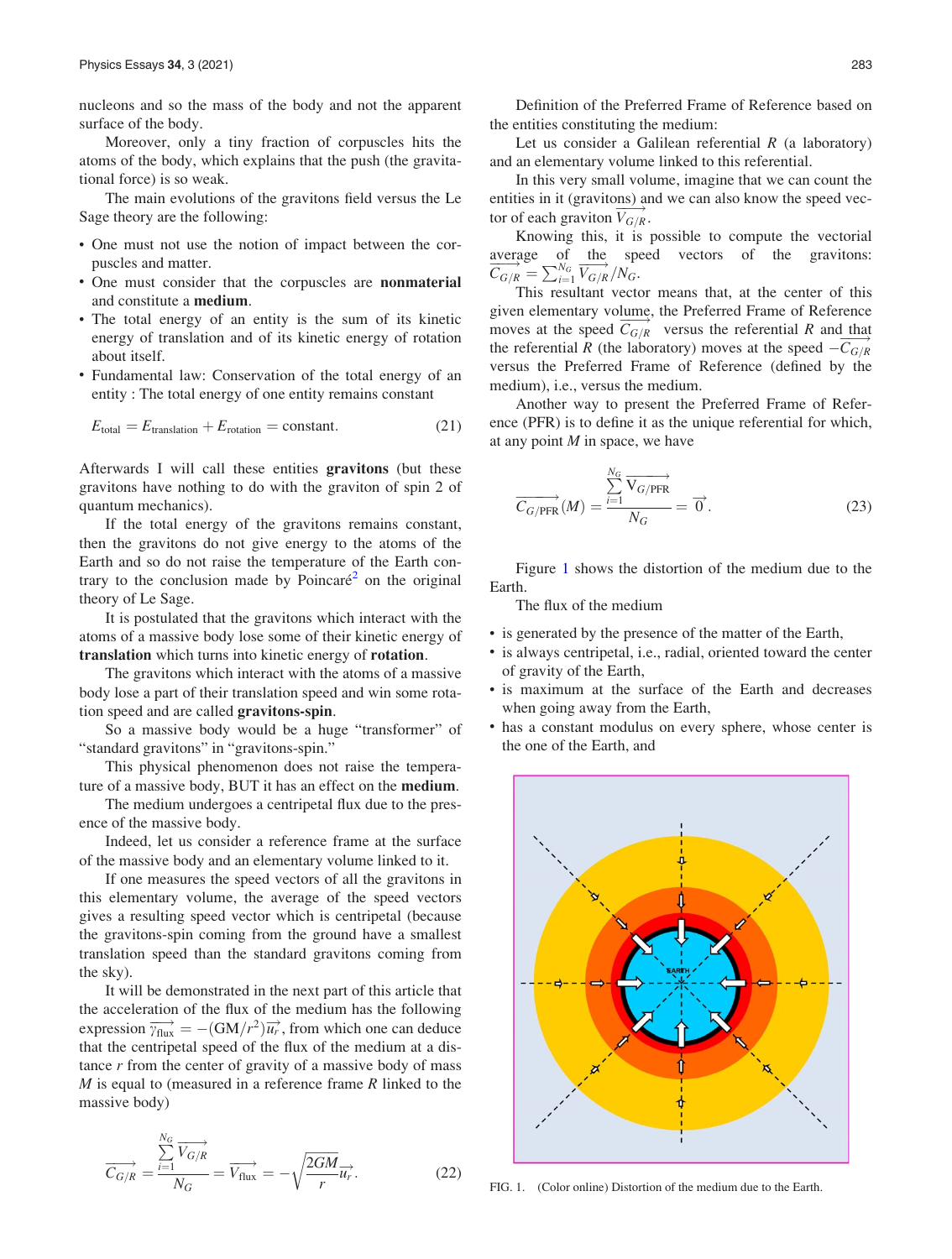<span id="page-4-0"></span>• gives the impression to follow the Earth in its movement (whatever its speed) because it remains identical to itself.

## III. ACCELERATION AND VELOCITY OF THE FLUX OF THE MEDIUM

## A. Acceleration of the flux of the medium in the exterior case

This part deals with obtaining the acceleration of the flux of the medium.

We want to determine the acceleration of the flux of the medium at a point  $M$  by taking into account the flux of gravitons arriving from all directions in space, and these directions being symbolized by elementary cones of elementary solid angle  $\Omega_e$  and of section  $s_e$  at the distance r from point M. We then have the relation

$$
\Omega_e = \frac{s_e}{r^2}.\tag{24}
$$

An elementary cone is associated with one and only one direction of arrival of the incident gravitons at a given point M.

The number of elementary cones describing all directions of 3D space is

$$
N_{c(3D)} = \frac{4\pi r^2}{s_e} = \frac{4\pi}{\Omega_e}.
$$
\n(25)

The acceleration of the flux of the medium is given by the vector average of the flux of gravitons

$$
\overrightarrow{\gamma_{\text{flux}}} = \frac{1}{N_{\text{tot}}} \sum_{i=1}^{N_{c(3D)}} F_i \overrightarrow{V_{Gi}}.
$$
\n(26)

Here,  $F_i = N_i/\Delta t$  is the flux of gravitons in a given direction, that is to say, the number of incident gravitons crossing the section of an elementary cone per second and moving toward the apex of the cone.

We also consider that the flux of gravitons is the same in all directions, therefore, in all elementary cones, we have

$$
F_i = \frac{N_i}{\Delta t} = F_G = \frac{N_G}{\Delta t} = \text{constant}.
$$

Regarding  $N_{\text{tot}}$  we have

$$
N_{\text{tot}} = \sum_{i=1}^{N_{c(3D)}} N_i = N_G.N_{c(3D)} = \frac{4\pi N_G}{\Omega_e}.
$$
 (27)

## 1. Case of a thin plate

We will deal with the very simple case of a material plate of surface  $S_p$  and thickness e. We will further assume that the point  $M$  where we want to obtain the acceleration of the flux of the medium is very far from the center of gravity C of the plate and that the line MC is perpendicular to the surface of the plate so that all the contributions to be retained are along the MC axis.

The acceleration of the flux of the medium generated by the plate at a point  $M$  located at the distance  $r$  from the center of gravity of the plate has the formula

$$
\overrightarrow{\gamma_{\text{flux}}} = \frac{1}{N_{\text{tot}}} \sum_{i=1}^{N_{c(3D)}} F_i \overrightarrow{V_{Gi}} = \frac{1}{N_{\text{tot}}} \frac{dN}{dt} \cdot (V_{Gspin} - V_G) \overrightarrow{u_r} ,
$$
\n(28)

with 
$$
\frac{dN}{dt} = F_G.N_c.N_s.k_s.k_n,
$$
 (29)

where

- $N_c$  is the number of elementary cones intercepted by the plate,
- $N_s$  is the number of elementary slices of thickness the interatomic distance  $d$  contained in the thickness  $e$  of the plate,
- $k_s$  is the proportion of gravitons for which an atom nucleus is in their path. So  $k<sub>s</sub>$  is the ratio of the cross section of the nucleons constituting the nucleus of an atom and the square of the interatomic distance d.
- $k_n$  is the proportion of gravitons having encountered an atom nucleus which have interacted with the nucleus and reemitted in the form of gravitons-spin.  $1-k_n$  is the proportion of gravitons having encountered an atom nucleus and not having interacted with this atom nucleus,
- $V_G$  is the speed of the incident gravitons, and
- $\bullet$   $V_{\text{Gspin}}$  is the speed of the gravitons-spin re-emitted by the nuclei of the atoms of the plate.

Demonstration of the above formula: We will make two preliminary remarks to begin with:

- Incident gravitons which interact with an atom do not necessarily keep their incident direction. However, the material plate is made up of a very large number of atoms and it is assumed that, statistically, the gravitons-spin are reemitted equally in all directions of space. We recall that the total number of incident gravitons arriving on the plate is equal to the total number of gravitons ("standard" gravitons and gravitons-spin) leaving the plate.
- Certain incident gravitons interact with several atoms of the plate. It is considered that this is counted in the velocity VGspin, which is in fact an average of the velocities of all the gravitons-spin having interacted with one or more atoms of the plate.

To establish the expression of the acceleration of the flux of the medium, which is a vector average of the flux of gravitons arriving from all directions in space, we must keep in mind that the vast majority of the fluxes of gravitons compensate each other:

• The gravitons arriving by the cones of the half-space where the plate is located, but without counting the cones intercepting the plate, will all be compensated by the gravitons arriving from the opposite cones with regard to the point M.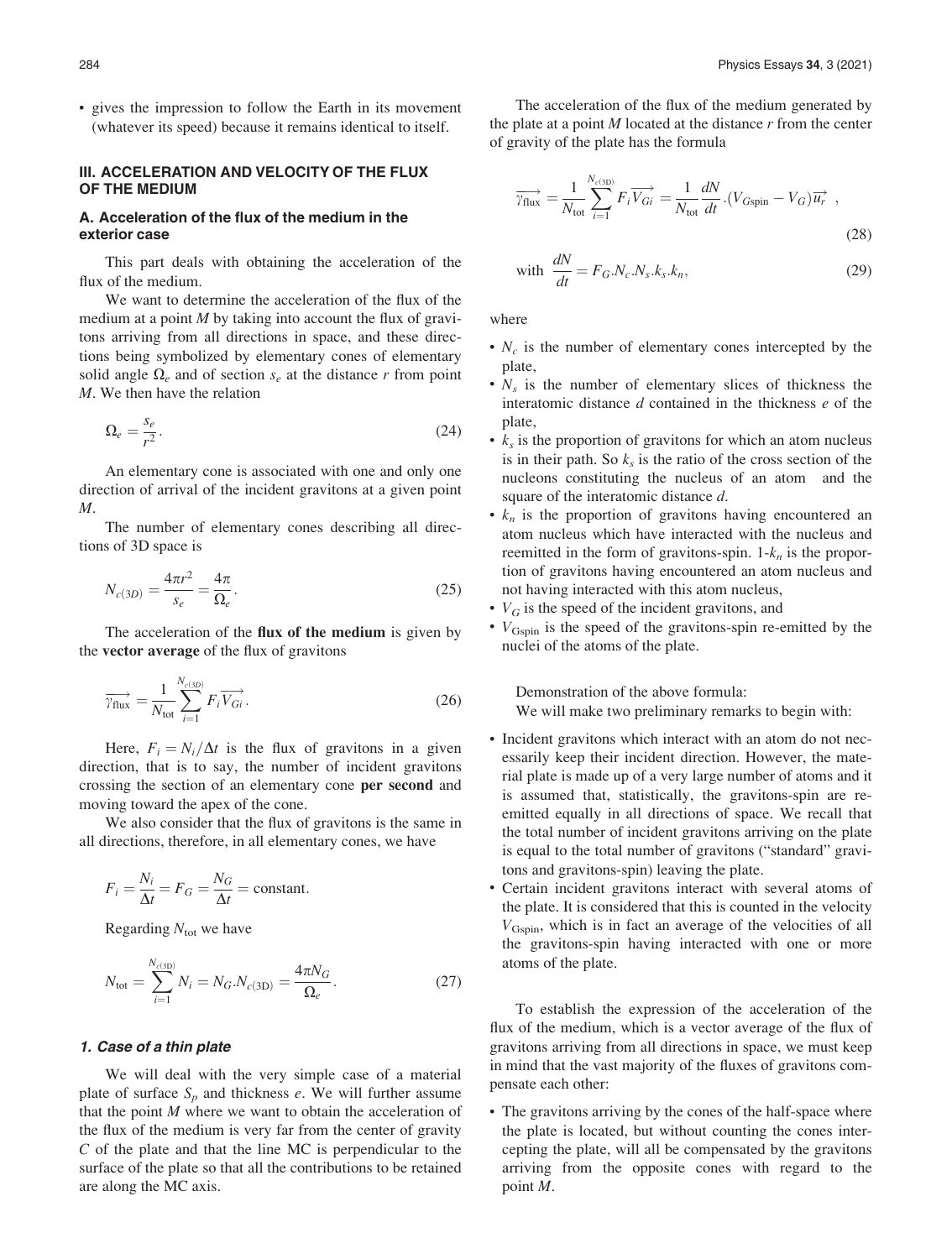- <span id="page-5-0"></span>• The gravitons arriving through the cones intercepting the plate, but not interacting with the atoms of the plate, will all be compensated by the equivalent number of gravitons arriving from the opposite cones with regard to the point M.
- Only the gravitons arriving by the cones intercepting the plate and which interact with the atoms of the plate are not compensated. An equivalent number of gravitons-spin will leave the plate in the same cones intercepting the plate (seen from point  $M$ ). We will have to compare the fluxes of these gravitons-spin with the fluxes of standard gravitons counted in equivalent number arriving from the opposite cones with regard to the point M.

We can therefore write

$$
\overrightarrow{\gamma_{\text{flux}}} = (\gamma_1 - \gamma_2) \overrightarrow{u_r},
$$

with

- $\gamma_1 = \frac{1}{N_{\text{tot}}} F_G.N_c.N_s.k_s.k_n.V_{\text{Gspin}}$  is the acceleration due to the gravitons-spin coming from the cones intercepting the plate. The number  $N$  of these gravitons-spin is equivalent to the number  $N$  of incident gravitons arriving from the cones intercepting the plate and having interacted with the atom nuclei of the plate.
- $\gamma_2 = \frac{1}{N_{\text{tot}}} F_G \cdot N_c \cdot N_s \cdot k_s \cdot k_n \cdot V_G$  is the acceleration due to the gravitons arriving from the cones opposite to those intercepting the plate with regard to the point  $M$  and of the same number  $N$  as the incident gravitons arriving from the cones intercepting the plate and having interacted with the atom nuclei of the plate

whence 
$$
\overrightarrow{v_{\text{flux}}} = (\gamma_1 - \gamma_2) \overrightarrow{u_r}
$$
  
=  $\frac{1}{N_{\text{tot}}} F_G.N_c.N_s.k_s.k_n.(V_{\text{Gspin}} - V_G)\overrightarrow{u_r}$ . (30)

The number of elementary cones intercepted by the surface of the plate  $S_p$  is

$$
N_c = \frac{S_p}{s_e} = \frac{S_p}{\Omega_e r^2}.
$$
\n(31)

The number of slices of thickness that the interatomic distance  $d$  contained in the thickness  $e$  of the plate is given by the following formula:

$$
N_s = \frac{e}{d}.\tag{32}
$$

The ratio of the cross section of the nucleons constituting the nucleus of an atom and the interatomic section can be written

$$
k_s = \frac{N_n \cdot s_n}{d^2},\tag{33}
$$

where

- $s_n$  is the section of a nucleon,
- $N_n$  is the number of nucleons in a given atomic nucleus, and
- $\bullet$  d is the interatomic distance (of the order of an Angstrom).

We can write the modulus of the acceleration of the flux of the medium as

$$
\gamma_{\text{flux}} = \frac{1}{N_{\text{tot}}} F_G.k_n.(V_G - V_{\text{Gspin}}).\frac{S_p}{\Omega_e.r^2}.\frac{e}{d}.\frac{N_n.s_n}{d^2}.
$$

By setting  $V = S_p.e$ , the volume of the plate,  $\rho$ , the density of the plate, and  $M$ , the mass of the plate, we have  $\rho = M/V = M/S_p.e.$  We also have  $\rho = N_n m_n/d^3$  where  $m_n$ is the mass of a nucleon.

Finally, thanks to the relation  $S_p.e/d^3 = M/N_n m_n$ , we can write the acceleration of the flux of the medium in the form

$$
\gamma_{\text{flux}} = G \frac{M}{r^2}, \quad \text{where}
$$
\n
$$
G = \frac{1}{N_{\text{tot}}} \frac{F_G}{\Omega_e} k_n \frac{s_n}{m_n} (V_G - V_{\text{Gspin}}).
$$
\n(34)

In the theory of the DMR, the acceleration of the flux of the medium IS the gravitational acceleration and we therefore find Newton's well-known formula.

Finally using 
$$
N_{\text{tot}} = \frac{4\pi N_G}{\Omega_e}
$$
 we have  
\n
$$
G = \frac{k_n}{4\pi \Delta t} \frac{s_n}{m_n} (V_G - V_{\text{Gspin}}). \tag{35}
$$

This calculation has, above all, made it possible to find a formula for the gravitational constant as a function of the characteristics of the flux of gravitons.

Checking the unit of G:

- $k_n$  is unitless, •  $\Delta t = 1$  s, •  $s_n/m_n$  is in  $m^2$  kg<sup>-1</sup>, and
- $V_G V_{\text{Gspin}}$  is in m s<sup>-1</sup>.

G is therefore in  $m^3 s^{-2} kg^{-1}$ , which is well verified  $(G = 6.67 \times 10^{-11} \text{ m}^3 \text{ s}^{-2} \text{ kg}^{-1}).$ 

Conclusion:

The acceleration of the flux of the medium relative to a frame of reference linked to the massive body that creates the gravitational field is given by the following formula:

$$
\gamma_{\text{flux}} = \frac{GM}{r^2}.\tag{36}
$$

Important note: the gravitational acceleration can also be written

$$
\gamma_{\text{flux}} = K \frac{N_n s_n V}{d^3 r^2}
$$
, where  $K = \frac{k_n}{4\pi \Delta t} (V_G - V_{\text{Gspin}})$ . (37)

The constant  $K$  contains only quantities characteristic of the gravitons.

 $K = \frac{k_n}{4\pi \Delta t} (V_G - V_{\text{Gspin}}) = G \frac{m_n}{s_n} = 3.5 \times 10^{-8} \text{ m s}^{-2}$  is an acceleratio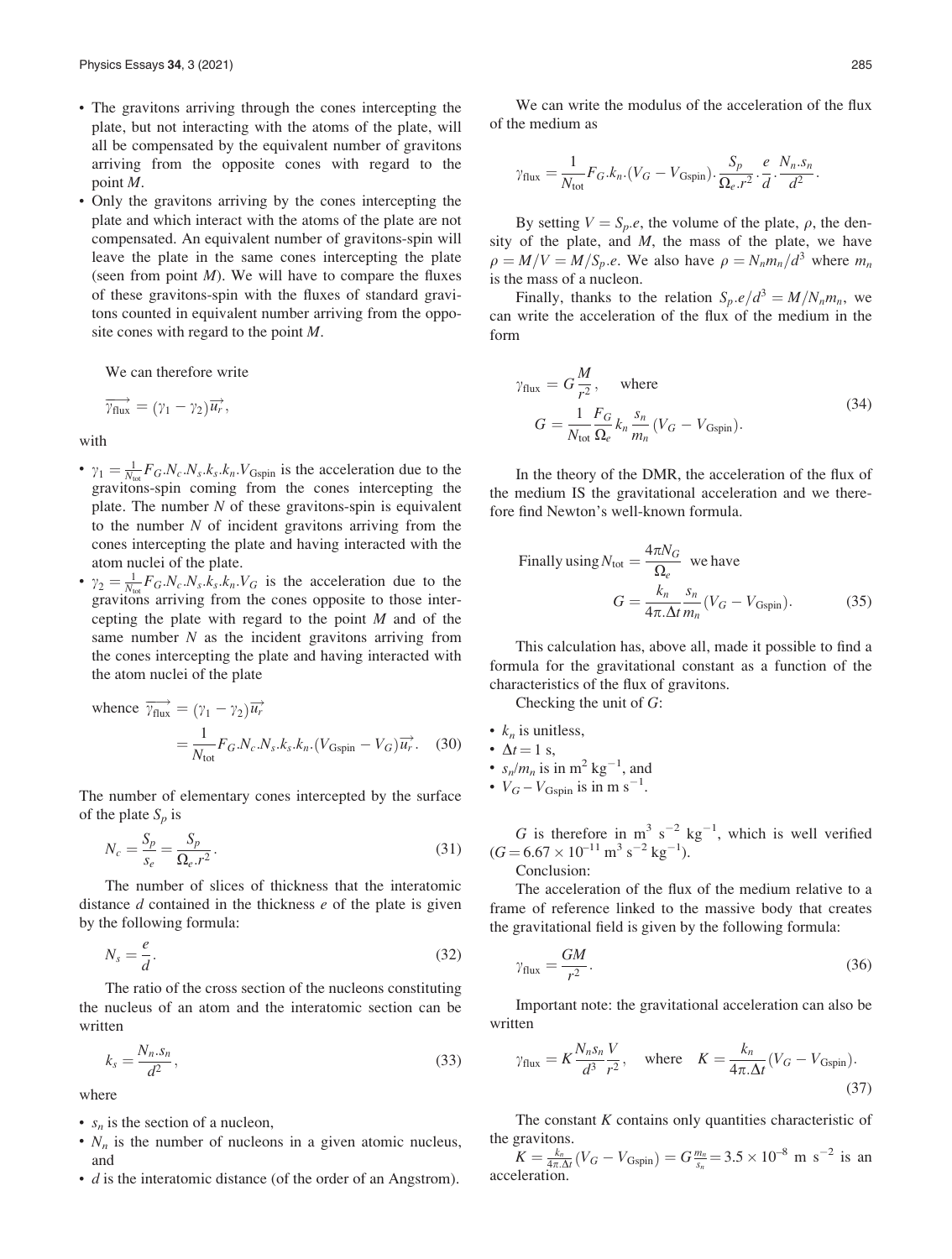The formula for the acceleration  $\gamma_{\text{flux}}$  does not contain mass but only spatial quantities: the interatomic distance  $d$ , the cross section  $N_n$ . $s_n$  of nucleons in an atom nucleus, and the volume  $V$  of the massive body.

If we introduce  $N_b$  the total number of nucleons contained by the massive body of mass  $M$ , the acceleration of the flux of the medium can be written

$$
\gamma_{\text{flux}} = K \frac{N_b \cdot s_n}{r^2} = K \frac{s_n}{m_n} \frac{M}{r^2} = G \frac{M}{r^2}
$$
 because  $M \approx N_b \cdot m_n$ .

In this approach, we neglect the mass of electrons compared with that of atomic nuclei.

## 2. Link between the acceleration and the speed of the flux of the medium

We have just seen that the acceleration of the flux of the medium is written [Eq. [\(28\)](#page-4-0) and [\(34\)\]](#page-5-0)

$$
\overrightarrow{\gamma_{\text{flux}}} = \frac{1}{N_{\text{tot}}} \frac{dN}{dt} \cdot (V_{\text{Gspin}} - V_G) \overrightarrow{u_r} = -\frac{GM}{r^2} \overrightarrow{u_r}.
$$
 (38)

We deduce that 
$$
\frac{dN}{dt} = \frac{N_{\text{tot}}}{\Delta V_G} \cdot \frac{GM}{r^2}
$$
 with  
\n
$$
\Delta V_G = V_G - V_{\text{Gspin}}.
$$
\n(39)

And that the speed of the flux of the medium can be written

$$
\overrightarrow{V_{\text{flux}}} = \frac{N}{N_{\text{tot}}} \cdot (V_{\text{Gspin}} - V_G) \overrightarrow{u_r} = \frac{\sum_{i=1}^{N_{\text{tot}}} \overrightarrow{V_G}}{N_{\text{tot}}}.
$$
(40)

In Section [III C,](#page-8-0) we will show that

$$
\overrightarrow{V_{\text{flux}}} = -\sqrt{\frac{2GM}{r}} \overrightarrow{u_r}.
$$
\n(41)

The two last equations yield the following formula:

$$
N(r) = \frac{N_{\text{tot}}}{\Delta V_G} \sqrt{\frac{2GM}{r}} \quad \text{or} \quad \frac{N(r)}{N_{\text{tot}}} = \frac{V_{\text{flux}}}{\Delta V_G}.
$$
 (42)

We will show that the formulas giving N and  $dN/dt$ are consistent and therefore also the formulas giving the acceleration and the velocity of the flux of the medium.

By deriving Eq.  $(42)$  with respect to r, we obtain

$$
\frac{dN}{dr} = -\frac{N_{\text{tot}}}{2.\Delta V_G} \frac{\sqrt{2GM}}{r^{\frac{3}{2}}}.
$$
\n(43)

Knowing that  $dr/dt = V_{\text{flux}} = -\sqrt{2GM/r}$ , we finally get

$$
\frac{dN}{dt} = \frac{dN}{dr}\frac{dr}{dt} = \left(-\frac{N_{\text{tot}}}{2.\Delta V_G} \frac{\sqrt{2GM}}{r^{3/2}}\right) \left(-\sqrt{\frac{2GM}{r}}\right)
$$
\n
$$
= \frac{N_{\text{tot}}}{\Delta V_G} \frac{GM}{r^2}.
$$
\n(44)

We find Eq.  $(39)$ , so the formulas giving N and  $dN/dt$  are consistent.

# 3. Case of a homogeneous ball of mass M and radius R

We consider a homogeneous ball of density  $\rho$ , mass  $M$ , and radius R.

To calculate the gravitational acceleration (acceleration of the flux of the medium), we will cut the ball into elementary crowns of dimensions  $2\pi \bar{r} \times d\bar{r} \times dr$  as shown in Fig. 2.

The number of elementary cones intercepted by the surface crown  $S = 2\pi \bar{r} \cdot d\bar{r}$  is:

 $N_c = \frac{S}{s_e} = \frac{2\pi \bar{r}_c \bar{dr}}{\Omega_e r_{c}^2}$ , where  $s_e = \Omega_e r_c^2$  is the section of the elementary cone of solid angle  $\Omega_e$ .

The number of slices of thickness that the interatomic distance  $d$  contained in the thickness  $dr$  of the crown is given by the following formula:  $N_s = dr/d$ .

We can write the gravitational acceleration (acceleration of the flux of the medium) as

$$
d^2 \gamma_G = F_G.k_s.k_n(V_G - V_{\text{Gspin}}).\frac{2\pi \bar{r}.\bar{dr}}{\Omega_e.r_c^2}.\frac{dr}{d}\cos{(\alpha)}
$$

$$
= G\rho \frac{2\pi \bar{r}.\bar{dr}}{r_c^2}.\cos{(\alpha)}.dr,
$$

with  $\frac{F_G.k_s.k_n(V_G-V_{\text{Gspin}})}{\Omega_e d} = G\frac{N_n m_n}{d^3} = G.\rho, \quad r_c^2 = r^2 + \bar{r}^2,$  and  $cos(\alpha) = r/r_c$ 

$$
d^2\gamma_G = G\rho \frac{2\pi \bar{r} \cdot d\bar{r}}{r_c^3} r \cdot dr = G\rho \frac{2\pi \bar{r} \cdot d\bar{r}}{(r^2 + \bar{r}^2)^{3/2}} r \cdot dr,
$$
  

$$
d\gamma_G = G\rho \left[ \frac{-2\pi}{\sqrt{r^2 + \bar{r}^2}} \right]_0^{r_M} r \cdot dr = 2\pi \cdot G\rho \left( \frac{1}{r} - \frac{1}{\sqrt{r^2 + \bar{r}_M^2}} \right)
$$
  

$$
\therefore dr = 2\pi \cdot G\rho \left( 1 - \frac{r}{\sqrt{r^2 + \bar{r}_M^2}} \right) \cdot dr.
$$

Yet we have:  $R^2 = (D - r)^2 + \bar{r}_M^2 = D^2 - 2D \cdot r$  $+r^2 + \bar{r}_M^2$ .

That is to say,  $r^2 + \bar{r}_M^2 = R^2 - D^2 + 2D \cdot r = a \cdot r + b$ with  $a = 2.D$  and  $b = R^2 - D^2$ .



FIG. 2. (Color online) Calculation of the gravitational acceleration generated by a massive ball.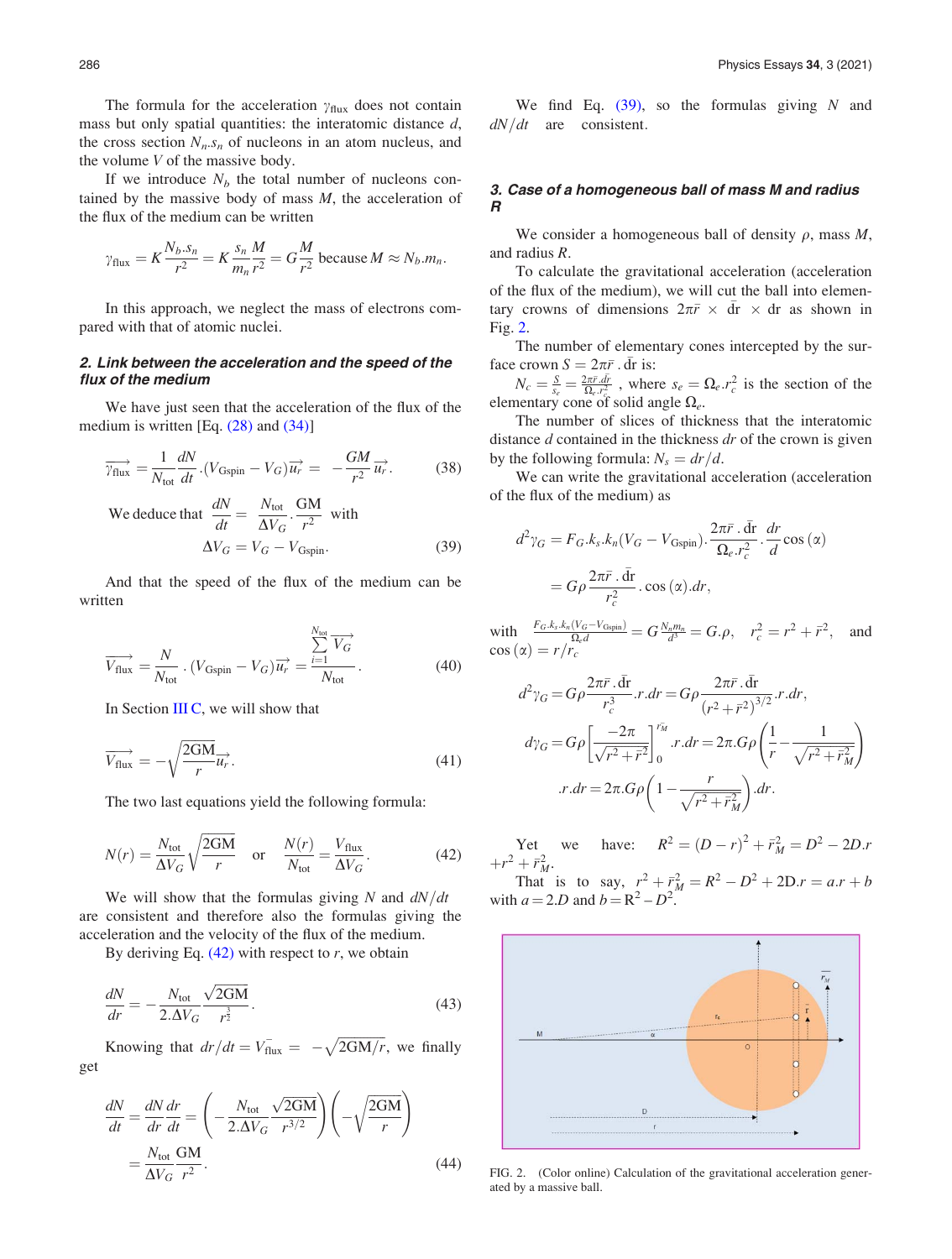$$
\frac{\gamma_G}{2\pi G \rho} = \int_{D-R}^{D+R} \left( 1 - \frac{r}{\sqrt{r^2 + r_M^2}} \right) dr = \int_{D-R}^{D+R} \left( 1 - \frac{r}{\sqrt{a r + b}} \right) dr,
$$
\n
$$
\frac{\gamma_G}{2\pi G \rho} = \left[ r - \frac{2}{a} r \sqrt{a r + b} \right]_{D-R}^{D+R} + \frac{2}{a} \int_{D-R}^{D+R} \sqrt{a r + b} dr,
$$
\n
$$
\frac{\gamma_G}{2\pi G \rho} = \left[ r - \frac{2}{a} \left( r \sqrt{a r + b} - \frac{2}{3a} (a r + b)^{3/2} \right) \right]_{D-R}^{D+R},
$$
\n
$$
\frac{\gamma_G}{2\pi G \rho} = \left[ r - \frac{2}{a} \sqrt{a r + b} \left( r - \frac{2}{3a} (a r + b) \right) \right]_{D-R}^{D+R},
$$
\n
$$
\frac{\gamma_G}{2\pi G \rho} = \left[ r - \frac{2}{a} \sqrt{a r + b} \left( r - \frac{2b}{a} \right) \right]_{D-R}^{D+R},
$$
\n(45)

By expanding and replacing  $a$  and  $b$  by their expression, we obtain

$$
\frac{\gamma_G}{2\pi.G\rho} = 2R - \frac{1}{3D}\sqrt{2D(D+R) + R^2 - D^2}\left(D+R - \frac{R^2 - D^2}{D}\right) + \frac{1}{3D}\sqrt{2D(D-R) + R^2 - D^2}\left(D-R - \frac{R^2 - D^2}{D}\right),
$$
  

$$
\frac{\gamma_G}{2\pi.G\rho} = 2R - \frac{1}{3D}\sqrt{D^2 + 2DR + R^2}\left(\frac{2D^2 + DR - R^2}{D}\right) + \frac{1}{3D}\sqrt{D^2 - 2DR + R^2}\left(\frac{2D^2 - DR - R^2}{D}\right),
$$
  

$$
\frac{\gamma_G}{2\pi.G\rho} = 2R - \frac{(D+R)(2D^2 + DR - R^2)}{3D^2} + \frac{(D-R)(2D^2 - DR - R^2)}{3D^2},
$$
  

$$
\frac{\gamma_G}{2\pi.G\rho} = 2R + \frac{-6D^2R + 2R^3}{3D^2} = \frac{2}{3}\frac{R^3}{D^2}.
$$

From where we finally get

$$
\gamma_G = \frac{4\pi \cdot R^3 G\rho}{3} = \frac{GM}{D^2}.\tag{46}
$$

Conclusion: these calculations show that the DMR theory does not need Newton's and Poisson's gravitational equations to find the gravitational field and acceleration in the exterior case.

Important note: obtaining the formula of the gravitational acceleration from an integral on the massive body implies that we can extend the result to any body, whatever its shape and whatever its composition. It suffices to decompose the body into elementary volumes and to calculate a volume integral.

# B. Acceleration of the flux of the medium in the interior case

We consider a homogeneous ball of density  $\rho$ , mass M, and radius R.

To calculate the gravitational acceleration (acceleration of the flux of the medium) at a distance  $r_i$  from the center of gravity of the ball, we will cut the ball into two parts delimited by the plane  $\delta$  perpendicular to the line (OM) and passing through the point  $M(r_i)$  as shown in Fig. [3.](#page-9-0)

We will first calculate the gravitational acceleration (acceleration of the flux of the medium) corresponding to the first part of the ball (see Fig. [3](#page-9-0)).

The calculations are identical to the exterior case up to the following formula obtained by integrating  $r$  from 0 to  $R-r_i$ :

$$
\frac{\gamma_{G1}}{2\pi.G\rho} = \left[r - \frac{2}{3a}\sqrt{a.r + b}\left(r - \frac{2b}{a}\right)\right]_0^{R - r_i},
$$
  
\nwith  $R^2 = (r_i + r)^2 + \overline{r}_M^2 = r_i^2 + 2r_i.r + r^2 + \overline{r}_M^2.$  (47)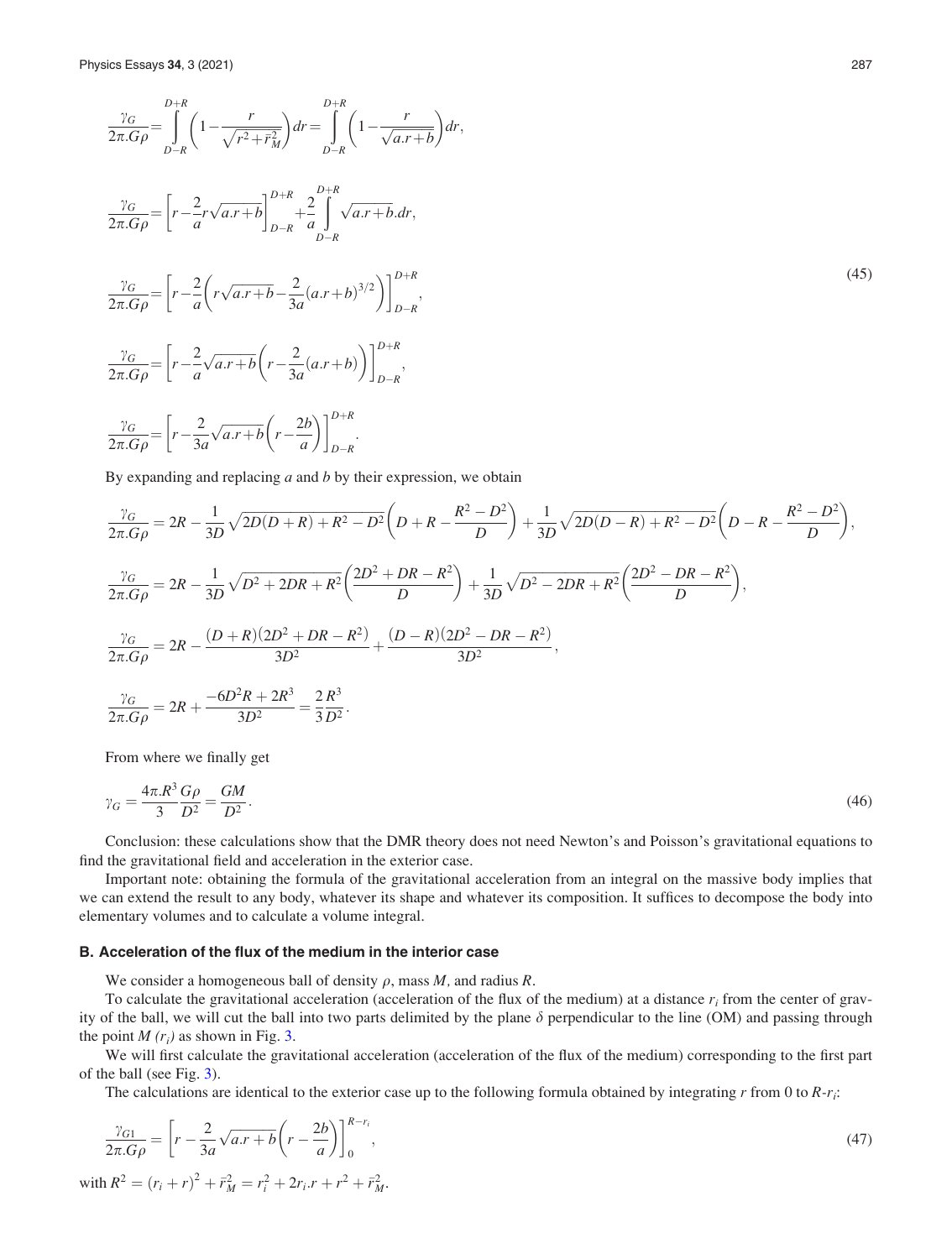<span id="page-8-0"></span>That is to say,  $r^2 + \bar{r}_M^2 = R^2 - r_1^2 - 2r_i \cdot r = a \cdot r + b$  with  $a = -2r_i$  and  $b = R^2 - r_i^2$ . By expanding and replacing  $a$  and  $b$  by their expression, we obtain

$$
\frac{\gamma_{G1}}{2\pi.G\rho} = R - r_i + \frac{1}{3.r_i} \sqrt{-2r_i(R - r_i) + R^2 - r_i^2} \left(R - r_i + \frac{R^2 - r_i^2}{r_i}\right) - \frac{1}{3.r_i} \sqrt{R^2 - r_i^2} \left(\frac{R^2 - r_i^2}{r_i}\right),
$$
\n
$$
\frac{\gamma_{G1}}{2\pi.G\rho} = R - r_i + \frac{(R - r_i)(R.r_i - 2r_i^2 + R^2) - (R^2 - r_i^2)^{3/2}}{3.r_i^2},
$$
\n
$$
\frac{\gamma_{G1}}{2\pi.G\rho} = R - r_i + \frac{R^3 - 3.r_i^2.R + 2.r_i^3 - (R^2 - r_i^2)^{3/2}}{3.r_i^2},
$$
\n
$$
\gamma_{G1} = 2\pi.G\rho \frac{R^3 - r_i^3 - (R^2 - r_i^2)^{3/2}}{3.r_i^2}.
$$
\n(48)

We will now calculate the gravitational acceleration (acceleration of the flux of the medium) corresponding to the second part of the ball (see Fig. [3](#page-9-0)).

The calculations are identical to the exterior case up to the following formula obtained by integrating r from 0 to  $R + r_i$ :

$$
\frac{\gamma_{G2}}{2\pi.G\rho} = \left[r - \frac{2}{3a}\sqrt{a.r + b}\left(r - \frac{2b}{a}\right)\right]_0^{R+r_i},
$$

with  $R^2 = (r - r_i)^2 + \bar{r}_M^2 = r_i^2 - 2r_i \cdot r + r^2 + \bar{r}_M^2$ . That is to say,  $r^2 + \frac{n^2}{r^2} = R^2 - r_i^2 + 2r_i$ .  $r = a.r + b$  with  $a = 2.r_i$  and  $b = R^2 - r_i^2$ .

By expanding and replacing  $a$  and  $b$  by their expression, we obtain

$$
\frac{\gamma_{G2}}{2\pi.G\rho} = R + r_i - \frac{1}{3r_i} \sqrt{2r_i(R + r_i) + R^2 - r_i^2} \left(R + r_i - \frac{R^2 - r_i^2}{r_i}\right) - \frac{1}{3r_i} \sqrt{R^2 - r_i^2} \left(\frac{R^2 - r_i^2}{r_i}\right),
$$
\n
$$
\frac{\gamma_{G2}}{2\pi.G\rho} = R + r_i - \frac{(R + r_i)(R\cdot r_i + 2r_i^2 - R^2) + (R^2 - r_i^2)^{3/2}}{3r_i^2},
$$
\n
$$
\frac{\gamma_{G2}}{2\pi.G\rho} = R + r_i + \frac{R^3 - 3r_i^2R - 2r_i^3 - (R^2 - r_i^2)^{3/2}}{3r_i^2},
$$
\n
$$
\gamma_{G2} = 2\pi.G\rho \frac{R^3 + r_i^3 - (R^2 - r_i^2)^{3/2}}{3r_i^2}.
$$
\n(49)

In the end, the total acceleration is obtained by subtracting the two accelerations since the two parts of the ball generate opposite gravitational fields and accelerations

$$
\gamma_{G\text{ total}} = \gamma_{G2} - \gamma_{G1} = 2\pi. G\rho \frac{R^3 + r_i^3 - (R^2 - r_i^2)^{3/2}}{3 \cdot r_i^2} - 2\pi. G\rho \frac{R^3 - r_i^3 - (R^2 - r_i^2)^{3/2}}{3 \cdot r_i^2} = 2\pi. G\rho \frac{2 \cdot r_i^3}{3 \cdot r_i^2},
$$
  
\n
$$
\gamma_{G\text{ total}} = \gamma_{G2} - \gamma_{G1} = \frac{4\pi}{3} G\rho \cdot r_i = G M \frac{r_i}{R^3}.
$$
\n(50)

Conclusion: these calculations show that the DMR theory does not need Newton's and Poisson's gravitational equations to find the gravitational field and acceleration in the interior case.

Important note: obtaining the formula for gravitational acceleration from an integral on the massive body implies that we can extend the result to any body, whatever its shape and whatever its composition. It suffices to decompose the body into elementary volumes and to calculate a volume integral.

#### C. Speed of the flux of the medium in the exterior case

Within the framework of the theory of the DMR, the gravitational field is the acceleration of the flux of the medium:

$$
\overrightarrow{\gamma_{\text{flux}}}(r) = \overrightarrow{G}(r) = -\frac{\text{GM}}{r^2} \overrightarrow{u_r}.
$$
\n(51)

The link between the acceleration and the speed of the flux of the medium is given by the following formula:

:

$$
\gamma_{\text{flux}} = \frac{dV_{\text{flux}}}{dt} = \frac{dV_{\text{flux}}}{dr}\frac{dr}{dt} = \frac{dV_{\text{flux}}}{dt}V_{\text{flux}} = \frac{d}{dr}\left(\frac{V_{\text{flux}}^2}{2}\right)
$$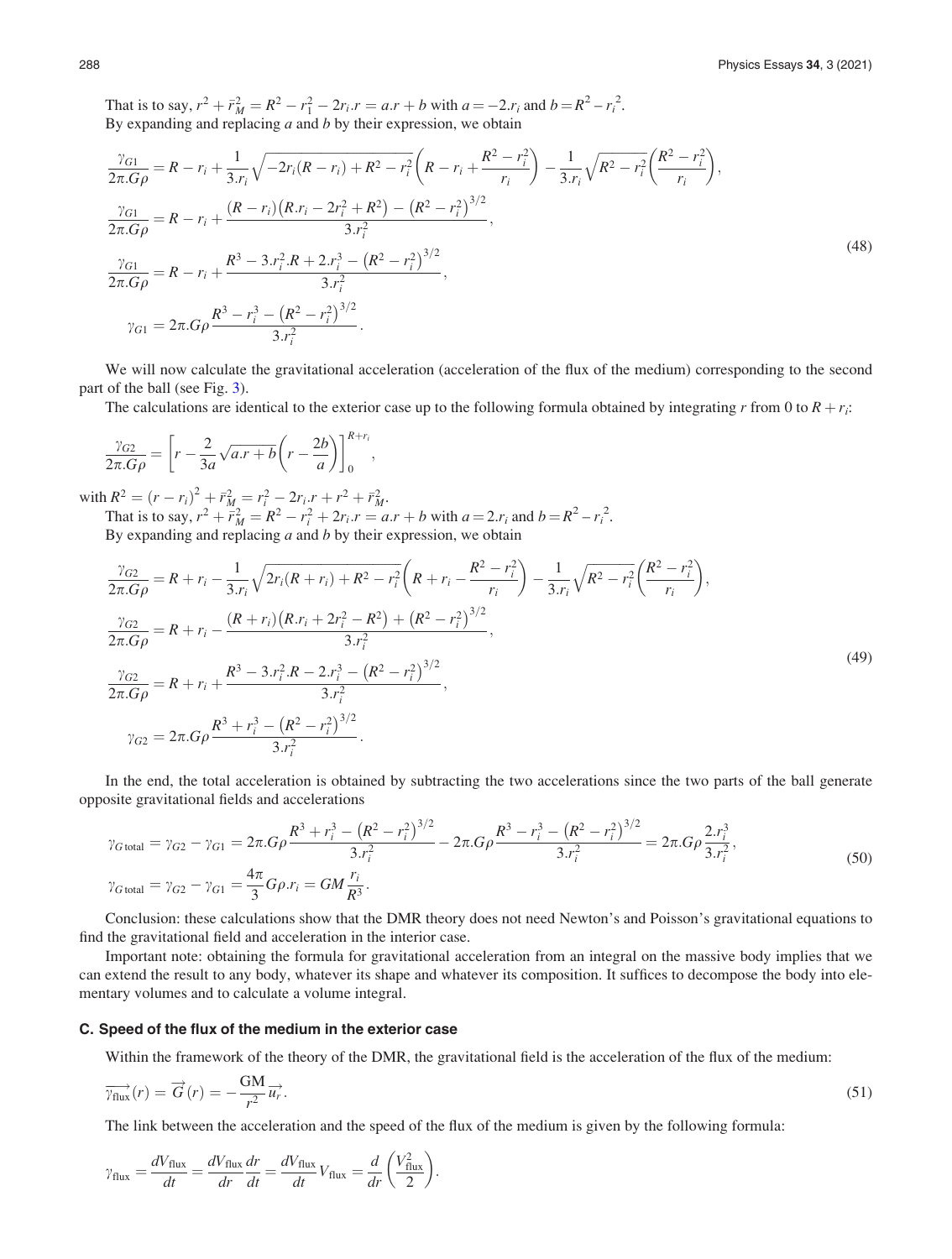<span id="page-9-0"></span>

FIG. 3. (Color online) Calculation of the gravitational acceleration inside a massive ball.

The speed of the flux of the medium is therefore obtained by the following formula:

$$
V_{\text{flux}}^2 = \int 2\gamma_{\text{flux}} dr = \int \left(-2\frac{\text{GM}}{r^2}\right) dr = \frac{2\text{GM}}{r} + C.
$$

At an infinite distance from the spherical body, the speed of the flux of the medium is zero whence  $C = 0$  and finally

$$
V_{\text{flux}}^2(r) = \frac{2GM}{r}.\tag{52}
$$

Note: the Poisson equation in the exterior case is written  $\Delta \phi = 0$ , where  $\phi$  denotes the gravitational potential and has for solution:  $\phi(r) = -GM/r$ .

We therefore have the important relation

$$
V_{\text{flux}}^2(r) = -2\phi(r). \tag{53}
$$

#### D. Speed of the flux of the medium in the interior case

Within the framework of the theory of the DMR, the gravitational field is the acceleration of the flux of the medium

$$
\overrightarrow{\gamma_{\text{flux}}}(r) = \overrightarrow{G}(r) = -\left(\frac{\text{GM}}{R^3}r\right)\overrightarrow{u_r}.\tag{54}
$$

The link between the acceleration and the speed of the flux of the medium is given by the following formula:

$$
\gamma_{\text{flux}} = \frac{dV_{\text{flux}}}{dt} = \frac{dV_{\text{flux}}}{dr}\frac{dr}{dt} = \frac{dV_{\text{flux}}}{dt}V_{\text{flux}} = \frac{d}{dr}\left(\frac{V_{\text{flux}}^2}{2}\right).
$$

The speed of the flux of the medium is therefore obtained by the following formula:

$$
V_{\text{flux}}^2 = \int 2\gamma_{\text{flux}} dr = \int \left( -2 \frac{GM}{R^3} r \right) dr
$$

$$
= -\frac{2GM}{R^3} \frac{r^2}{2} + C.
$$

At the surface of the spherical body  $(r = R)$ , the speed of the flux of the medium is obtained by the following formula:  $V_{\text{flux}}^2 = 2GM/R.$ 

Now we have:  $V_{\text{flux}}^2(R) = -(2GM/R^3)(R^2/2) + C =$  $-(GM/R) + C$  whence  $C = 3(GM/R)$  and finally

$$
V_{\text{flux}}^2(r) = \frac{\text{GM}}{R} \left(3 - \frac{r^2}{R^2}\right). \tag{55}
$$

Note: the Poisson equation in the interior case is written  $\Delta \phi = 4\pi G \rho$ , where  $\phi$  denotes the gravitational potential and has for solution

$$
\phi(r) = -\frac{GM}{2R} \left( 3 - \frac{r^2}{R^2} \right).
$$

We therefore have the important relation

$$
V_{\text{flux}}^2(r) = -2\phi(r). \tag{56}
$$

The relation  $V_{\text{flux}}^2 = -2\phi$  linking the gravitational potential to the speed of the flux of the medium is thus valid in the exterior case and in the interior case.

In the theory of the DMR, the gravitational potential is in fact, to a factor  $(-2)$ , the square of the speed of the flux of the medium.

Special case of the center of gravity of the massive body:

On a small sphere of radius  $\varepsilon$  around the center of gravity of the massive body, the flux of the medium is centripetal and its speed vector at each point  $M_{\varepsilon}$  of the sphere is

$$
\overrightarrow{V_{\text{flux}}}(M_{\varepsilon}) = -\sqrt{\frac{\text{GM}}{R}\left(3-\frac{\varepsilon^2}{R^2}\right)}\overrightarrow{u_r}.
$$

The gravitational potential, meanwhile, is equal to

$$
\phi(M_{\varepsilon})=-\frac{GM}{2R}\bigg(3-\frac{\varepsilon^2}{R^2}\bigg).
$$

For the particular case of the center of gravity C of the massive body, it is in fact necessary to make the vector sum of all the fluxes located on all the points  $M_{\varepsilon}$  of the sphere

$$
\overrightarrow{V_{\text{flux}}}(C) = \sum_{i=1}^{N} \overrightarrow{V_{\text{flux}}}(M_i) = \overrightarrow{0}.
$$
 (57)

This vector sum is zero since the velocity vectors of the flux of the medium are all radial and centripetal, come from all directions, and have the same modulus.

The gravitational potential, meanwhile, is not zero and is equal to  $\phi(0) = -3GM/2R$ , which seems counterintuitive taking into account the symmetry of revolution of the situation, and we do not see what potential energy of gravitation would have a small material body in the center of the massive body and towards where it could "fall."

Note : There is never an accumulation of gravitons at the center of the massive body because the velocity of the flux of the medium is a vector average of the velocity vectors of the gravitons. The gravitons themselves always pass through the massive body, exit the massive body, and continue their course in space.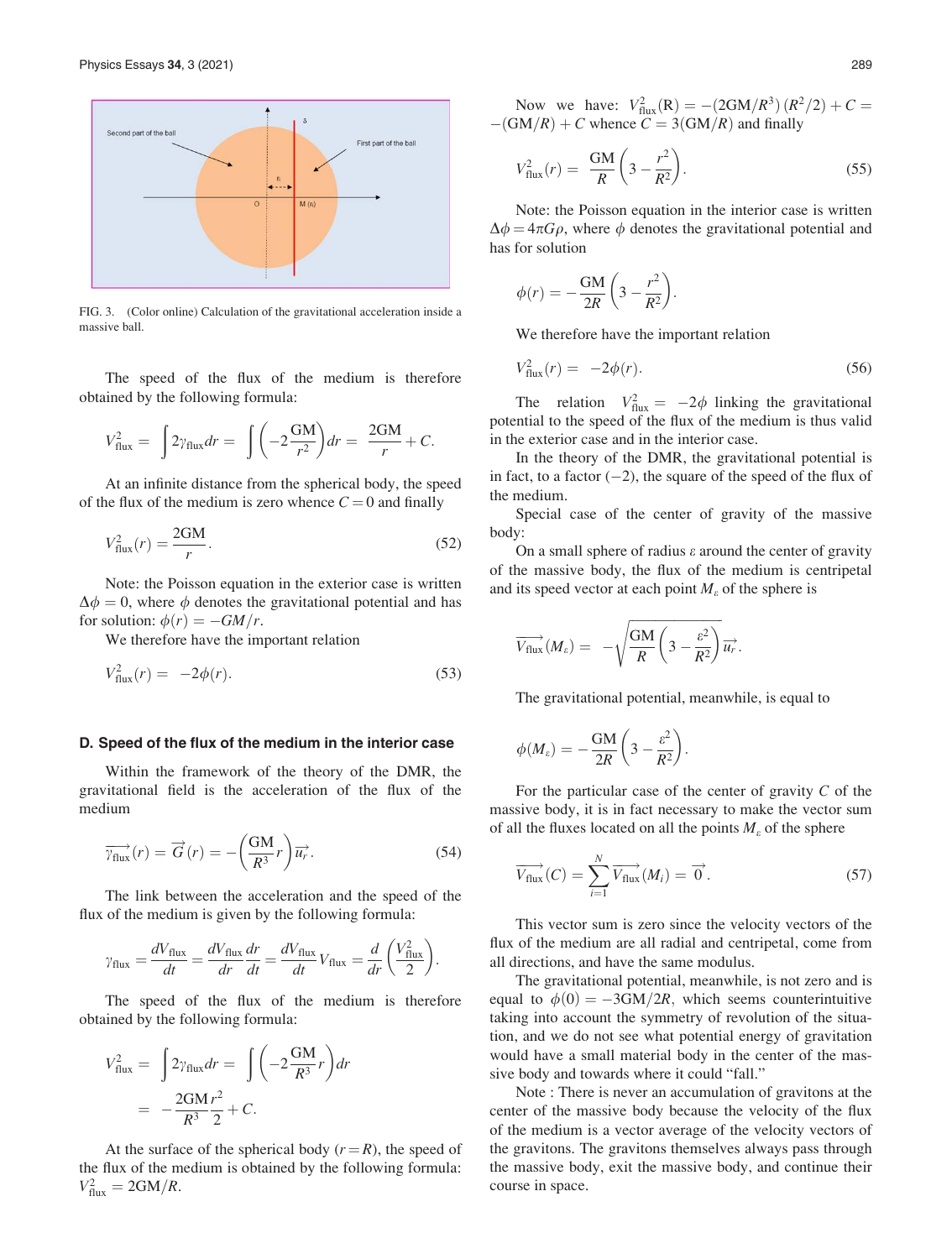#### IV. GENERAL RELATIVITY

#### A. Schwarzschild metric of the interior case

We consider that the Schwarzschild metric in the exterior case is known,  $4,7$  and we want to establish the Schwarzschild metric in the interior case.

The Schwarzschild metric (metric tensor) is equivalent to the fundamental quadratic form  $ds^2$ , which can be written in the interior case $4$ 

$$
ds^{2} = A(r)c^{2}dt^{2} - B(r)dr^{2} - r^{2}d\theta^{2} - r^{2}\sin^{2}\theta.d\phi^{2}.
$$
 (58)

We use the Einstein equation

$$
R_{ij} = -\kappa \left( T_{ij} - \frac{T}{2} g_{ij} \right),\tag{59}
$$

with  $T_{ij} = (\rho + p/c^2) . u_i u_j - pg_{ij}$  and  $T = \rho c^2 - 3p$  and with  $I_{ij} = (\rho + p)$ <br>  $[u_i] = c\sqrt{A(1, 0, 0, 0)}.$ 

Einstein's equations are therefore written<sup>[4](#page-17-0)</sup>

$$
\begin{cases}\nR_{00} = -\frac{A''}{2B} + \frac{A'}{4B} \left( \frac{A'}{A} + \frac{B'}{B} \right) - \frac{A'}{rB} = -\frac{\kappa}{2} \left( \rho c^2 + 3p \right) A, \\
R_{11} = \frac{A'}{2A} - \frac{A'}{4A} \left( \frac{A'}{A} + \frac{B'}{B} \right) - \frac{B'}{rB} = -\frac{\kappa}{2} \left( \rho c^2 - p \right) B, \\
R_{22} = \frac{1}{B} - 1 + \frac{r}{2B} \left( \frac{A'}{A} - \frac{B'}{B} \right) = -\frac{\kappa}{2} \left( \rho c^2 - p \right) .r^2, \\
R_{33} = \frac{1}{B} - 1 + \frac{r}{2B} \left( \frac{A'}{A} - \frac{B'}{B} \right) \sin^2 \theta = -\frac{\kappa}{2} \left( \rho c^2 - p \right) .r^2 \sin^2 \theta.\n\end{cases}
$$

## B. Case of a massive body composed of an incompressible and nonrelativistic fluid

The case of stars for which the pressure is not negligible is often dealt with in books of General Relativity<sup>[4,7](#page-17-0)</sup> but not the case where the pressure is negligible compared with  $\rho c^2$ .

In the case of a massive body composed of an incompressible ( $\rho$  = constant) and nonrelativistic ( $p \ll \rho c^2$ ) fluid, Einstein's equations are written

$$
\begin{cases}\nR_{00} = -\frac{A''}{2B} + \frac{A'}{4B} \left( \frac{A'}{A} + \frac{B'}{B} \right) - \frac{A'}{rB} = -\frac{\kappa}{2} \rho c^2 A, \\
R_{11} = \frac{A''}{2A} - \frac{A'}{4A} \left( \frac{A'}{A} + \frac{B'}{B} \right) - \frac{B'}{rB} = -\frac{\kappa}{2} \rho c^2 B, \\
R_{22} = \frac{1}{B} - 1 + \frac{r}{2B} \left( \frac{A'}{A} - \frac{B'}{B} \right) = -\frac{\kappa}{2} \rho c^2 . r^2, \\
R_{33} = \frac{1}{B} - 1 + \frac{r}{2B} \left( \frac{A'}{A} - \frac{B'}{B} \right) \sin^2 \theta = -\frac{\kappa}{2} \rho c^2 . r^2 \sin^2 \theta.\n\end{cases}
$$

We can write

$$
\frac{R_{00}}{A} + \frac{R_{11}}{B} = -\frac{A''}{2AB} + \frac{A'}{4AB} \left(\frac{A'}{A} + \frac{B'}{B}\right) - \frac{A'}{rAB} + \frac{A''}{2AB} \n- \frac{A'}{4AB} \left(\frac{A'}{A} + \frac{B'}{B}\right) - \frac{B'}{rB^2} \n= -\kappa \rho c^2.
$$

By simplifying we obtain

$$
\frac{R_{00}}{A} + \frac{R_{11}}{B} = -\frac{A'}{rAB} - \frac{B'}{rB^2} = -\kappa \rho c^2 \quad \text{or even}
$$
\n
$$
\frac{A'}{A} + \frac{B'}{B} = \kappa \rho c^2 rB.
$$
\n(60)

By replacing  $A'/A$  in  $R_{22}$ , we get

$$
R_{22} = \frac{1}{B} - 1 + \frac{r}{2B} \left( \kappa \rho c^2 r B - \frac{2B'}{B} \right) = -\frac{\kappa}{2} \rho c^2 r^2,
$$

what can be written

$$
\frac{rB'}{B^2} - \frac{1}{B} + 1 = \kappa \rho c^2 r^2.
$$
 (61)

The left side is recognized as the derivative of  $r(1-(1/B)).$ 

By integrating we thus obtain:  $r(1-(1/B))$  $=\frac{1}{3}\kappa \rho c^2 \cdot r^3 + C,$ 

which gives:  $B = \left(1 - \frac{1}{3}\kappa\rho c^2 \cdot r^2 - \frac{C}{r}\right)$  $\left(1 - \frac{1}{3} \kappa \rho c^2 r^2 - \frac{C}{r}\right)^{-1}.$ 

Moreover,  $\kappa = 8\pi G/c^4$  and  $M = (4\pi/3)\rho \cdot R^3$  whence  $\kappa \rho = 6GM/c^4 R^3 = 3\alpha/c^2 R^2$ , where  $\alpha = 2GM/c^2R$ .

So we have:  $B = \left(1 - \alpha \frac{r^2}{R^2} - \frac{C}{r}\right)^{-1}$ .

Now, we know that in the case of the exterior Schwarzschild metric, the coefficient  $B$  is written

$$
B(R) = \left(1 - \frac{2GM}{c^2R}\right)^{-1} = (1 - \alpha)^{-1}.
$$

This leads to  $C = 0$  and therefore finally

$$
B(r) = \left(1 - \alpha \frac{r^2}{R^2}\right)^{-1}.
$$
 (62)

To determine the function A we use the relation (60) then the relation  $(61)$  written in the form

$$
\frac{B'}{B} = \kappa \rho c^2 r B - \frac{B}{r} + \frac{1}{r};
$$
\n
$$
\frac{A'}{A} = \kappa \rho c^2 r B - \frac{B'}{B} = \kappa \rho c^2 r B - \left(\kappa \rho c^2 r B - \frac{B}{r} + \frac{1}{r}\right)
$$
\n
$$
= \frac{B}{r} - \frac{1}{r} = \frac{1}{r(1 - \alpha r^2/R^2)} - \frac{1}{r} = \frac{1}{r} \cdot \frac{1 - (1 - \alpha r^2/R^2)}{1 - \alpha r^2/R^2}.
$$

Finally, we have

$$
\frac{A'}{A} = \frac{\alpha \cdot r / R^2}{1 - \alpha \cdot r^2 / R^2}.
$$
\n(63)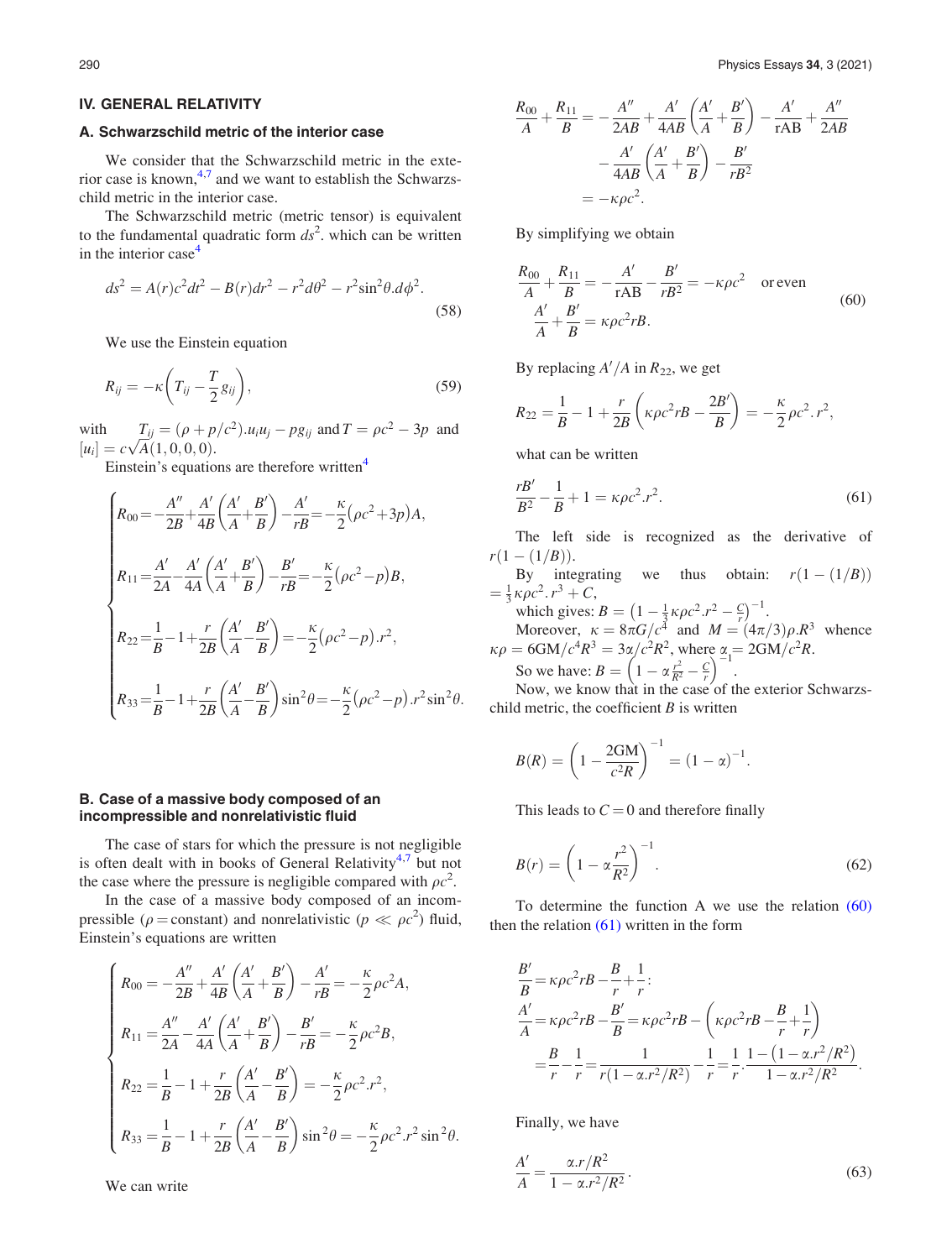By integrating, we obtain

$$
\ln(A) = -\frac{1}{2}\ln(1 - \alpha r^2/R^2) + C,
$$

whence  $A = e^C (1 - \alpha r^2/R^2)^{-1/2}$ .

Now we know that in the case of the exterior Schwarzschild metric, we have

$$
A(R) = 1 - (2GM/c^2 R) = 1 - \alpha, \text{ which gives}
$$
  

$$
e^C = (1 - (2GM/c^2 R))^{3/2}.
$$

Finally,

$$
A(r) = (1 - \alpha)^{3/2} \left(1 - \alpha \frac{r^2}{R^2}\right)^{-1/2}
$$
  
=  $(1 - \alpha)^{3/2} \sqrt{B(r)}$  with  $\alpha = \frac{2GM}{c^2 R}$ . (64)

## V. LINK BETWEEN THE DMR AND GENERAL **RELATIVITY**

### A. Link between the DMR and general relativity in the exterior case

In general relativity, gravity is a distortion of space-time described by a Riemannian metric.

The Schwarzschild metric (metric tensor) is equivalent to the fundamental quadratic form  $ds^2$ , which can be written in the exterior case<sup>[8](#page-17-0)</sup>

$$
ds^{2} = \sum_{i,j=0}^{3} g_{ij} dx^{i} dx^{j}
$$
  
=  $g_{00}c^{2}dt^{2} + g_{11}dr^{2} + g_{22}d\theta^{2} + g_{33}d\phi^{2}$ , (65)

with  $g_{00} = 1 - \frac{2GM}{c^2r}$ ,  $g_{11} = -\left(1 - \frac{2GM}{c^2r}\right)$  $\left(1-\frac{2GM}{c^2r}\right)^{-1}, \ g_{22}=-r^2,$ and  $g_{33} = -r^2 \sin^2 \theta$ .

We have the following link<sup>[8](#page-17-0)</sup> between the proper time  $t_0$ and the coordinate  $x^0 = ct$ :

and the coordinate 
$$
x^2 = ct
$$
:  
\n $dt_0 = \sqrt{g_{00}} dt$  that we can write :  $g_{00} = \left(\frac{dt_0}{dt}\right)^2$   
\n $= 1 - \frac{2GM}{c^2r}$ .

In the theory of the DMR,<sup>[1](#page-17-0)</sup> we saw in the first part the following point:

In the presence of a massive body of mass  $M$ , material clocks undergo a physical dilatation of their period according to the following formula: $<sup>1</sup>$  $<sup>1</sup>$  $<sup>1</sup>$ </sup>

$$
T = T_0 \cdot K(r) \quad \text{with} \quad K(r) = \left(1 - \frac{V_{\text{flux}}^2}{c_0^2}\right)^{-1/2}
$$

$$
= \left(1 - \frac{2GM}{c_0^2 \cdot r}\right)^{-1/2} \tag{66}
$$

It is therefore possible to make a link between  $g_{00}$  and the speed of the flux of the medium

$$
g_{00} = \left(\frac{dt_0}{dt}\right)^2 \equiv \left(\frac{T_0}{T}\right)^2 = 1 - \frac{V_{\text{flux}}^2}{c_0^2}.
$$
 (67)

Similarly, there is a link<sup>[8](#page-17-0)</sup> between the proper length  $l_0$ and the coordinate  $x^1 = r$ 

 $dl_0 = (-g_{11})^{1/2} dr$  that we can write

$$
-g_{11} = \left(\frac{dl_0}{dr}\right)^2 = \left(1 - \frac{2GM}{c^2r}\right)^{-1}
$$

In the theory of the  $DMR$ ,<sup>[1](#page-17-0)</sup> we saw in the first part the following point:

:

In the presence of a massive body of mass  $M$ , material rulers undergo a physical contraction of their length according to the following formula: $<sup>1</sup>$  $<sup>1</sup>$  $<sup>1</sup>$ </sup>

$$
L = \frac{L_0}{K(r)} \text{ with } K(r) = \left(1 - \frac{V_{\text{flux}}^2}{c_0^2}\right)^{-1/2} = \left(1 - \frac{2GM}{c_0^2 \cdot r}\right)^{-1/2} \tag{68}
$$

It is therefore possible to make a link between  $g_{11}$  and the speed of the flux of the medium

$$
-g_{11} = \left(\frac{dl_0}{dr}\right)^2 \equiv \left(\frac{L_0}{L}\right)^2 = \left(1 - \frac{V_{\text{flux}}^2}{c_0^2}\right)^{-1}.\tag{69}
$$

The theory of the DMR finds exactly the same coefficients as those of the metric of General Relativity in the external case.

Note: the objective of the DMR theory is not to find Einstein's equations since in the DMR theory the temporal axis, the time dimension does not exist and gravitation is not a deformation of the space-time.

The interpretations of the two theories are completely different.<sup>[1](#page-17-0)</sup> In the DMR theory, physical reality is the universal present moment. (The past no longer exists and the future is open.)

On the other hand, the DMR theory finds expressions identical to general relativity concerning the dilatation of durations and the contraction of lengths in the presence of a gravitational field as well as the equations of motion for a photon and a material particle.<sup>[1](#page-17-0)</sup>

## B. Link between the DMR and general relativity in the interior case

In the interior case of general relativity, we expressed the fundamental quadratic form  $ds^2$  in the fourth part as follows:

$$
ds^{2} = A(r)c^{2}dt^{2} - B(r)dr^{2} - r^{2}d\theta^{2} - r^{2}\sin^{2}\theta.d\phi^{2}.
$$

We have found

$$
g_{00} = \left(\frac{dt_0}{dt}\right)^2 = A(r) = (1 - \alpha)^{3/2} \left(1 - \alpha \frac{r^2}{R^2}\right)^{-1/2} \text{ with}
$$

$$
\alpha = \frac{2GM}{c^2 R}
$$

$$
-g_{11} = \left(\frac{dl_0}{dr}\right)^2 = B(r) = \left(1 - \alpha \frac{r^2}{R^2}\right)^{-1}.
$$

In the DMR theory, we have found

$$
\left(\frac{T_0}{T}\right)^2 = 1 - \frac{V_{\text{flux}}^2}{c^2} = 1 - \frac{GM}{c^2 R} \left(3 - \frac{r^2}{R^2}\right),\tag{70}
$$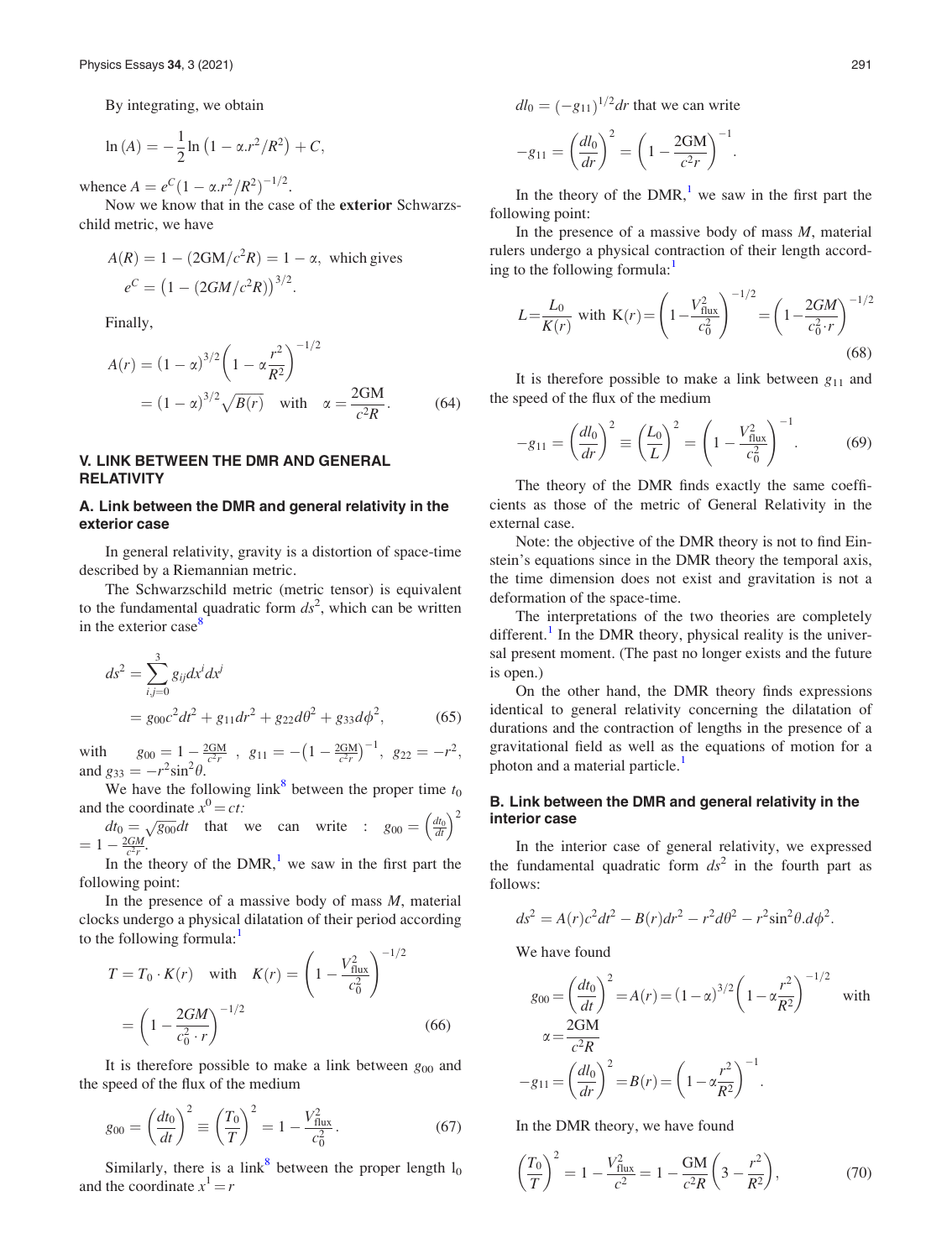$$
\left(\frac{L_0}{L}\right)^2 = \left(1 - \frac{V_{\text{flux}}^2}{c^2}\right)^{-1} = \left[1 - \frac{GM}{c^2R}\left(3 - \frac{r^2}{R^2}\right)\right]^{-1}.\tag{71}
$$

In the frame of general relativity, in the case of weak fields ( $\alpha \ll 1$ ), which is the case of the solar system, we have

$$
g_{00} = \left(\frac{dt_0}{dt}\right)^2 = A(r) \approx \left(1 - \frac{3}{2}\alpha\right) \left(1 + \frac{\alpha r^2}{2R^2}\right)
$$

$$
\approx 1 - \frac{3}{2}\alpha + \frac{\alpha r^2}{2R^2} = 1 - \frac{GM}{c^2R} \left(3 - \frac{r^2}{R^2}\right),\tag{72}
$$

$$
-g_{11} = \left(\frac{dl_0}{dr}\right)^2 = B(r) \approx 1 + \frac{2GM}{c^2 R} \frac{r^2}{R^2}.
$$
 (73)

The two theories give the same coefficient  $g_{00}$  in the case of weak fields, but not the same coefficient  $g_{11}$ .

On the other hand for  $r = R$ , the two theories give the same exact coefficients

$$
g_{00} = \left(\frac{dt_0}{dt}\right)^2 = A(R) = 1 - \frac{2GM}{c^2R} = 1 - \alpha,
$$
 (74)

$$
-g_{11} = \left(\frac{dl_0}{dr}\right)^2 = B(R) = \left(1 - \frac{2GM}{c^2R}\right)^{-1}
$$

$$
= (1 - \alpha)^{-1}.
$$
 (75)

# VI. REFLECTIONS ON GENERAL RELATIVITY AND ON THE DMR

#### A. General relativity

General relativity is an elegant theory that has the power of the mathematics on which it is based. This theory has been shown to be predictive and has been largely confirmed by experimentation.<sup>[4](#page-17-0)</sup>

However, this theory has weaknesses.

I do not want to talk here about dark matter and dark energy that scientists postulate so that the theory "sticks" to observations, but the following points:

- The theory needs Newton's gravitational theory (or equivalently the Poisson equation) to adjust its parameters. Its parameters or coefficients are at least two in number and their expression is obtained in the context of weak fields thanks to the Newtonian gravitational potential  $\phi = -GM/r$  concerning the universal gravitational constant G and thanks to the Poisson equation of the interior case concerning the coefficient  $\kappa = 8\pi \cdot G/c^4$ .
- The theory does not explain how, by what "mechanism," a massive body curves space-time. Of course, the principle of equivalence, which, let us remember, is only a principle and is therefore not demonstrated, implies that, if the temporal dimension exists, then it is distorted, just like the three spatial dimensions. However, if the reason why space-time is deformed seems to be verified (the principle

of equivalence has been verified experimentally with great precision), the how is not provided by the theory and remains a mystery.

- Relativity imposes a relative notion of simultaneity. A first observer will declare that two events A and B are simultaneous, a second observer will declare that event A has taken place before event B, and a third observer will declare that event B has taken place before event A. This view is true for the "optical images" of events (\*) but is false for the events themselves.
- The equations of General relativity leads to singularities in certain cases (Big Bang, black holes).
- The last point is certainly the most important: The theory of relativity, and more particularly the theory of general relativity, require the real, physical existence of the time dimension. The time axis really exists physically. This means that all past, present, and future events, up to infinite time, exist eternally. This vision involves the possibility, at least in principle, of time travel, and we know that travel in the past is the source of innumerable paradoxes, the present in which we live is only an illusion as well as our free will, since future events are already "set in stone" in the Block Universe.

(\*) we call "optical image" of an event, the light emitted or reflected by the object concerned by the event at the time of the event. This optical image propagates at the speed of light and can be received at different times by different observers.

#### B. Dynamic Medium of Reference

The theory of the DMR gives the same main results of general relativity.

The mathematics on which it is based are simpler than that of general relativity. Most often it is a matter of performing integrals taking into account the distribution of matter in order to find the acceleration and the speed of the flux of the medium.

The theory allows to give a more fundamental expression to the universal constant of gravitation  $G =$  $\frac{k_n}{4\pi m_n}$  ( $V_G - V_{\text{Gspin}}$ ), in which intervenes some characteristics of the gravitons  $(k_n, V_G, V_{\text{Gspin}})$  as well as the characteristics of the nucleons  $(s_n, m_n)$  with which they interact.

The theory of the DMR only requires considering three dimensions, the three spatial dimensions, and the time dimension or time axis does not exist. Time emerges from the movement of all bodies, from gravitons to the most gigantic cosmic bodies, and from the evolution of all physical phenomena.

The dynamic medium makes it possible to obtain a Preferred Frame of Reference (without gravitational field) and a REFERENCE (with gravitational field), which makes it possible to define an absolute simultaneity and a privileged time everywhere in the Universe. Physical reality is the universal present moment.

A theory with a medium and a privileged time could make quantum mechanics and a theory of gravitation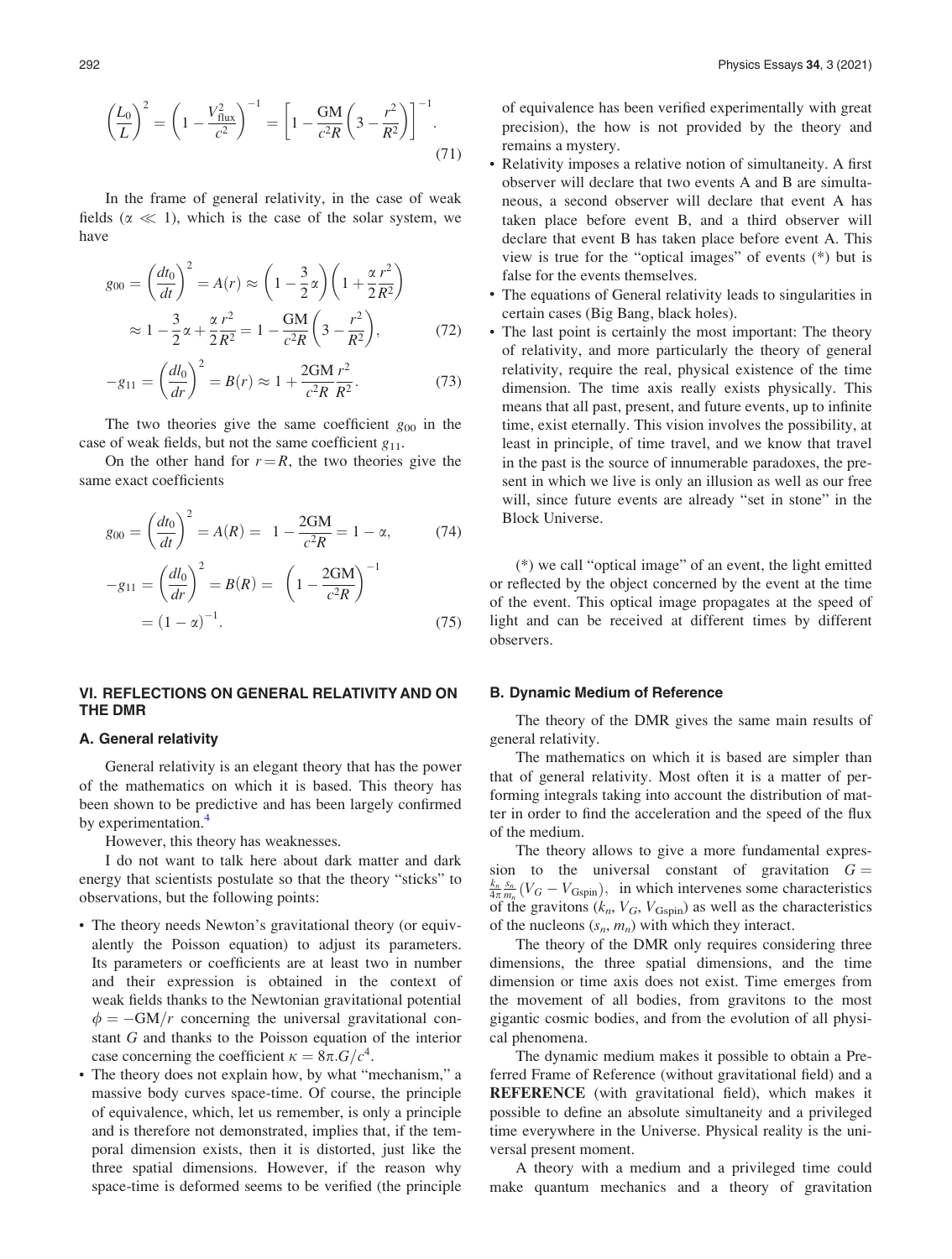TABLE I. Distinction between the fields (electric, magnetic, gravitation) propagating at the speed of gravitons and the electromagnetic and gravitational waves propagating at the speed of light

| Speed of propagation | Gravitation                          | Electromagnetism                   |
|----------------------|--------------------------------------|------------------------------------|
| Field                | Field of gravitation                 | Fields $\vec{E}$ and $\vec{B}$     |
|                      | Speed of the gravitons $V_G \gg c$   | Speed of the gravitons $V_G \gg c$ |
| Waves                | Gravitational waves <sup>10,11</sup> | Electromagnetic waves              |
|                      | Speed of light c                     | Speed of light c                   |

compatible and succeed in their unification. Indeed, quantum mechanics was originally built in a flat space-time and it uses a privileged time.

Finally, the theory of the DMR makes it possible to explain in a fairly simple and natural way the enormous dif-ference between vacuum energy and dark energy.<sup>[9](#page-17-0)</sup>

# C. Equivalence principle—gravitational mass—inertial mass

In the context of general relativity, the principle of equivalence is essential since it is the link between special relativity and general relativity. However, this essential principle has not been demonstrated.

In the context of general relativity, a particle attracted by a massive body does not need to be assigned a gravitational mass, because it simply follows a geodesic of space-time bent by the massive body.

Regarding the inertial mass of a particle, it is due to the Higgs field, Higgs boson, and Higgs mechanism.

It seems difficult to reconcile these two very different visions, that of general relativity and that of quantum mechanics, concerning the mass of a particle.

Within the framework of the DMR theory, the principle of equivalence is demonstrated quite naturally  $\sin$  since:

The effects due to the movement of a particle relative to the medium are equivalent to the effects due to the movement of the medium (due to a massive body) relative to a particle.

Likewise, the equivalence between inertial mass and gravitational mass is obtained quite naturally since:

The acceleration of a particle with respect to the medium (cause of the inertial force and the centrifugal force) is equivalent to the acceleration of the medium with respect to the particle (cause of the gravitational force).

# VII. ARGUMENTS IN FAVOR OF A SPEED OF GRAVITONS MUCH GREATER THAN THE SPEED OF LIGHT

The theory of the DMR distinguishes between:

- The gravitational field which propagates at the speed of the gravitons  $V_G$ . The gravitational field, mainly created by massive bodies (like planets and stars), causes the planets to revolve around the Sun and an object to fall to the ground. It can exist without the presence of gravitational waves.
- Gravitational waves that propagate at the speed of light. $10,11$

General relativity implies a single speed (that of light) for the gravitational field and gravitational waves, but this is not a requirement for all theories of gravity.

Likewise, the theory of the DMR makes a distinction between:

- The electric field and the magnetic field, which propagate at the speed of the gravitons. This is justified by the fact that in the DMR theory all fields propagate at the speed of gravitons and the fundamental forces are due to fluxes of the medium (vector average of fluxes of gravitons).
- Electromagnetic waves that propagate at the speed of light.

Table I summarizes the above remarks,

The arguments in favor of a speed of gravitons much greater than the speed of light are as follows:

- radial flux of the medium generated by a massive body,
- speed of the flux of the medium inside the horizon of a black hole,
- quantum entanglement of two photons moving away in opposite directions,
- explanation of the enormous difference between vacuum energy and dark energy,
- isotropy and isothermy of the Cosmic Microwave Background Radiation (CMBR),
- period of inflation after the Big Bang, and
- circulation of gravitons in the Multiverse.

# A. Radial flux of the medium generated by a massive body

A massive, nonrotating, homogeneous body generates a radial and centripetal flux of the medium. This element implies that the flux of the medium must be regenerated at a speed much greater than that of light as the massive body moves.

Eddington<sup>[12](#page-17-0)</sup> explains the problem for gravitation acting at the speed of light with these words:

"If the Sun attracts Jupiter towards its present position S, and Jupiter attracts the Sun towards its present position J, the two forces are in the same line and balance. But if the Sun attracts Jupiter towards its previous position S', and Jupiter attracts the Sun towards its previous position J', when the force of attraction started out to cross the gulf, then the two forces give a couple. This couple will tend to increase the angular momentum of the system, and, acting cumulatively, will soon cause an appreciable of period, disagreeing with observations if the speed is at all comparable with that of light."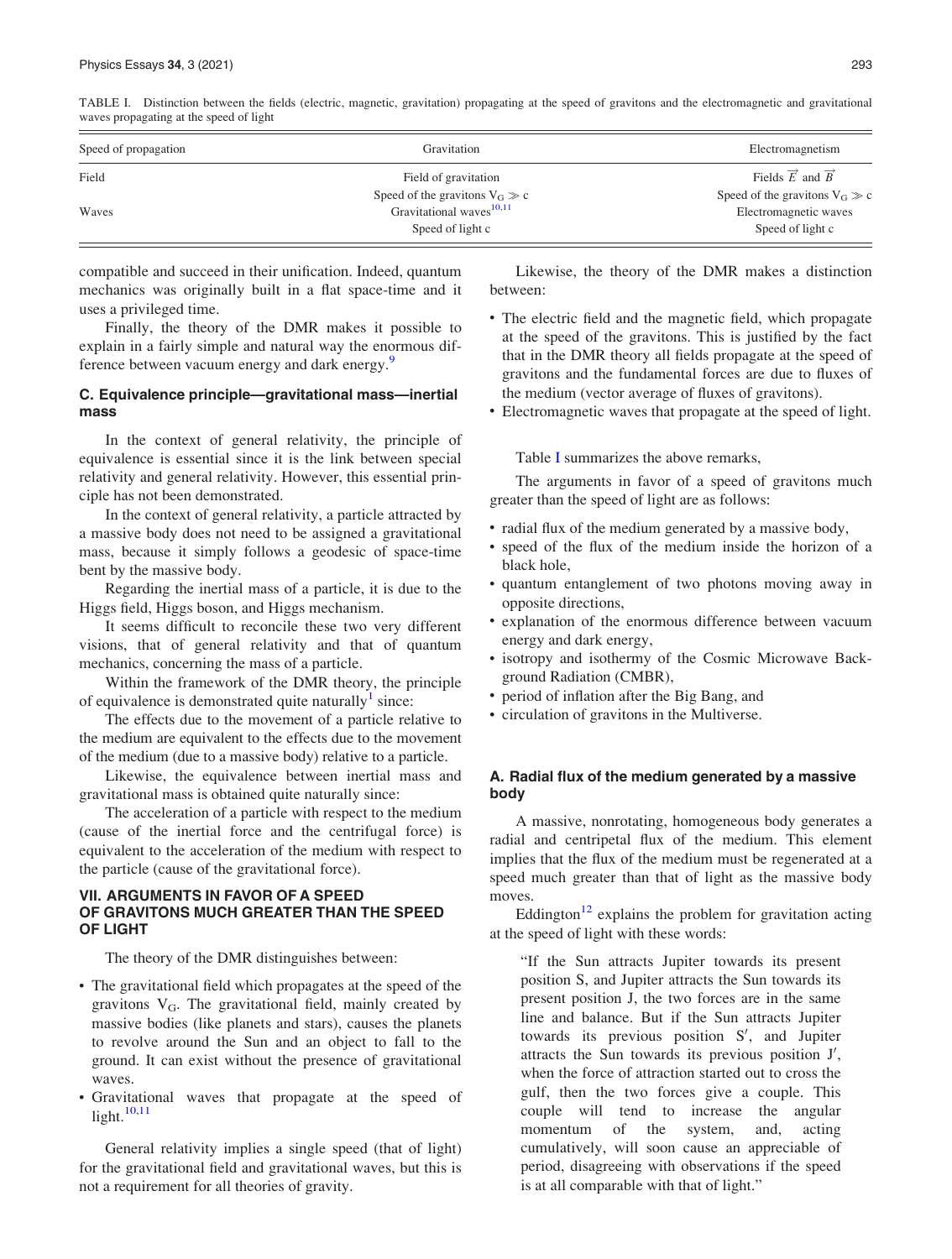We can add the following consideration:

Consider a vertically falling rain encountered by a rapidly moving train. The faster the train moves, the more slanted from the forward direction the rainfall appears. The faster the Earth's motion, the more slanted in the forward direction the sunlight (and by extension, its gravity, if it traveled at the speed of light) would appear to be. The Sun would then always have a forward-pulling component to its force which would accelerate the Earth. The absence of an observed orbital acceleration of the Earth about the Sun places a lower limit to the speed of propagation of gravitational agents between the Sun and Earth. This lower limit is about eight times the speed of light.

## B. Speed of the flux of the medium inside the horizon of a black hole

In general relativity, a stationary black hole, without rotation and without electric charge, is described by the metric of Schwarzschild<sup>4</sup>

$$
ds2 = \left(1 - \frac{2GM}{c_0^2r}\right)c_0^2dt^2 - \left(1 - \frac{2GM}{c_0^2r}\right)^{-1}dr^2 - r^2d\vartheta^2
$$

$$
-r^2\sin^2\vartheta \,d\varphi^2.
$$
 (76)

A black hole is bounded by the Schwarzschild radius  $r_S = 2GM/c_0^2$  called the horizon of the black hole. Inside the horizon, nothing can escape from the black hole, not even light (Fig. 4).

In the theory of the DMR, a black hole generates a centripetal flux of the medium (radial and directed toward the center of the black hole) whose speed has for expression  $1,3$ 

$$
V_{\text{flux}} = \sqrt{\frac{2GM}{r}} = c_0 \sqrt{\frac{r_S}{r}}.\tag{77}
$$

Beyond the horizon of a black hole  $(r > r_s)$  given by the Schwarzschild radius  $r_S = 2GM/c^2$ , the speed of the flux of the medium is lower than the speed of light.



FIG. 4. (Color online) Speed of the flux of the medium. these difficulties disappear.

However, inside the horizon of a black hole  $(r < r<sub>s</sub>)$ , the speed of the flux of the medium is greater than the speed of light.

Moreover, for a distance to the center of the black hole much less than the Schwarzschild radius ( $r \ll r_s$ ), the speed of the flux of the medium is much greater than the speed of light  $(V_{\text{flux}} \gg c)$ .

For a distance  $r$  corresponding to the Planck length  $L_P = \sqrt{Gh/2\pi.c^3} = 1.616 \times 10^{-35}$  m, the speed of the flux  $L_P = \sqrt{GM/2\pi}$ .  $c^5 = 1.616 \times 10^{-12}$  m, the speed of the medium is:  $V_{\text{flux}} = \sqrt{2GM/L_P} = 2.87 \times 10^{12} \sqrt{M}$ .

For a black hole of a solar mass  $(M_s = 2 \times 10^{30} \text{ kg})$ , the speed of the flux of the medium is

$$
V_{\text{flux}} = 4 \times 10^{27} \text{ m/s}.
$$

Inside the horizon of a black hole is the only place in the current Universe, where the speed of the flux of the medium is greater than the speed of light (at macroscopic scale).

This result is of primary importance.

The speed vector of the flux of the medium at a point M in space is given by the average of the speed vectors of all the gravitons located in the elementary volume centered in M

$$
\overrightarrow{V_{\text{flux}/R}}(M) = \frac{\sum_{i=1}^{N_G} \overrightarrow{V_{G/R}}}{N_G}.
$$
\n(78)

Here, R denotes any inertial reference frame and  $N_G$  is the number of gravitons contained in the elementary volume centered in M.

If all the gravitons moved at the speed of light, the speed of the flux would be less than or equal to the speed of light. (Equality would be reached in the case where all the gravitons in a given elementary volume would move in the same direction.)

A speed of the flux of the medium much higher than the speed of light, which is the case at a distance very close to the center of a black hole ( $r \ll r_s$ ), implies that the speed of the gravitons themselves is much higher than the speed of light.

## C. Quantum entanglement of two photons moving away in opposite directions

In The Ghost in the Atom, $^{13}$  $^{13}$  $^{13}$  there is the following discussion about the EPR experiment and locality (p. 39):

"If locality is abandoned, it is possible to recreate a description of the microworld closely similar to that of the everyday world, with objects having a concrete independent existence in well-defined states and possessing complete sets of physical attributes. No need for fuzziness now.

The trade-off is, of course, that nonlocal effects bring their own crop of difficulties; specifically, the ability for signals to travel backwards into the past. This would open the way to all sorts of causal paradoxes."

It is essential to be aware that all these difficulties are only in Einstein's vision, i.e., the special relativity (and general relativity).

If one chooses the version of Lorentz and Poincaré, all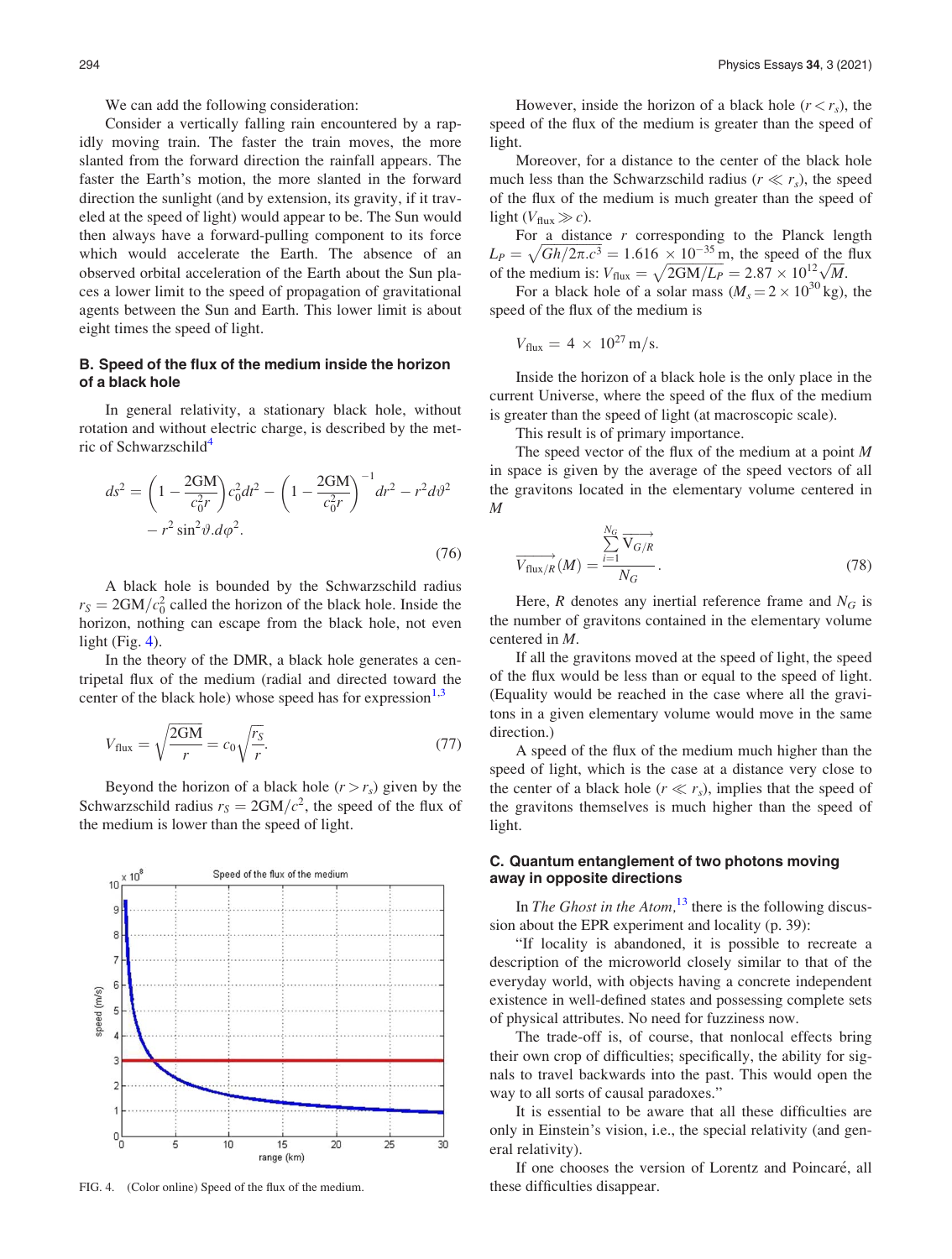In The Ghost in the Atom, $13$  John Bell says about the EPR paradox (p. 48): "I would say that the cheapest resolution is something like going back to relativity as it was before Einstein, when people like Lorentz and Poincaré thought that there was an aether - a preferred frame of reference - but that our measuring instruments were distorted by motion in such a way that we could not detect motion through the aether. Now, in that way you can imagine that there is a preferred frame of reference, and in this preferred frame of reference things do go faster than light."

In the same book, $^{13}$  $^{13}$  $^{13}$  David Bohm says about locality: "I would be quite ready to relinquish locality; I think it is an arbitrary assumption." and Basil Hiley says about non locality: "If you have an absolute spacetime, or an absolute time, in the background then you don't get into causal loops. So the causal paradoxes won't arise."

The entanglement of two particles (let us say two photons) could be realized by the proposed gravitons which move much faster than light.

To determine the speed of gravitons, one reasoning is to consider that the connection between two particles remains even if the two particles are situated at two opposite extremities of our Universe and that our more accurate instruments cannot detect a duration between the measurement of the first particle and the measurement of the second particle, i.e., the duration is smaller than the Planck time  $t_{\text{Planck}} = 5.4 \times 10^{-44} \text{ s.}$ 

So we obtain the following speed for the gravitons and the speed of gravitation:

$$
V_G \approx \frac{R_{\text{Universe}}}{t_{\text{Planck}}} \text{ which gives : } V_G \approx \frac{13.7 \times 10^9 AL}{5.4 \times 10^{-44}}
$$
  
= 2.4 × 10<sup>69</sup> m/s. (79)

It is only in Einstein's version (the theory of relativity) that nothing can move faster than light.

## D. Explanation of the enormous difference between vacuum energy and dark energy

Within the framework of the DMR theory, the ratio of vacuum energy to dark energy is given by the following formula:<sup>[9](#page-17-0)</sup>

$$
\frac{E_{\text{vacuum}}}{E_{\text{dark}}} \approx \left(\frac{V_G}{C_G}\right)^2.
$$
\n(80)

This can provide us an estimation of the average speed of the gravitons using the approximation  $C_G \approx V_{\text{galaxy}}$ 

$$
V_G = C_G \sqrt{\frac{E_{\text{vacuum}}}{E_{\text{dark}}}} \approx V_{\text{galaxy}} \sqrt{\frac{E_{\text{vacuum}}}{E_{\text{dark}}}}.
$$
 (81)

The calculation gives<sup>[9](#page-17-0)</sup>

$$
V_G \approx 2.8 \times 10^8 \sqrt{\frac{10^{113}}{10^{-9}}} \approx 2.8 \times 10^{69} \,\mathrm{m/s}.\tag{82}
$$

## E. Isotropy and isothermy of the cosmic microwave background radiation (CMBR)

In his book "Dernières nouvelles du cosmos," Hubert Reeves writes on the cosmic microwave background radiation:[14](#page-17-0)

"The temperature of the fossil radiation, measured by different telescopes, is practically the same in all directions of the sky. The observed deviations do not exceed three parts in a hundred thousand over the entire celestial sphere. This extraordinary isotropy carries valuable information on the state of the ancient universe: matter was extremely homogeneous and isothermal.

This almost perfect isothermal of the ancient cosmos is surprising to say the least. Why? Fossil radiation was emitted as the hydrogen atoms formed. At that time, the universe was three hundred thousand years old. The causal sphere of the particles emitting the fossil radiation then extended for three hundred thousand light years (in fact, a million light years because of the expansion). It covers only a tiny part of the contemporary sky. Particles from different regions of the sky had never been in contact with each other at the time of this emission.

The isothermal of the sky forces us to conclude: atoms located outside their sphere of mutual causation had, at that time, almost identical temperatures.

Hence the question: how (by what physical influence) could these atoms come into thermal unison? How to explain their thermalization beyond their sphere of causality?"

The theory of the DMR proposes that the Universe, from its origin, is bathed in a medium made up of entities moving at speeds much greater than that of light. Thus, it is these entities that would constitute the "physical influence," which explains the almost perfect isothermal of the cosmic diffuse background.

The particles of the different regions of the sky were in contact thanks to the gravitons.

#### F. Period of inflation after the Big Bang

In his book "A la recherche de l'univers invisible," David Elbaz, astrophysicist, writes about inflation:<sup>15</sup>

"Alan Guth, in his book 'L'Univers inflationnaire, <sup>[16](#page-17-0)</sup> describes his inflation theory that the entire universe emerged from a point that swelled faster than the speed of light. Guth's idea, concocted by Russian physicist Andrei Linde, assumes that a new kind of energy is causing space to expand exponentially. The space contained within the cosmological horizon doubled 173 times in a row, which corresponds to a factor of  $2^{173} = 10^{52}$ .

The inflation of the universe following the Big Bang, according to Guth, lasted a fraction of a second. A moment in which the universe went from an infinitely small size  $(10^{-52} \text{ m})$  just after the Big Bang  $(10^{-37} \text{ seconds})$  to that of a grapefruit in just  $10^{-35}$  seconds.

The theory of inflation remains a hypothesis today because we would have to go back to the first moments after the Big Bang to have formal confirmation. The main difficulty brought by this theory consists in imagining the existence of a new form of energy which can cause the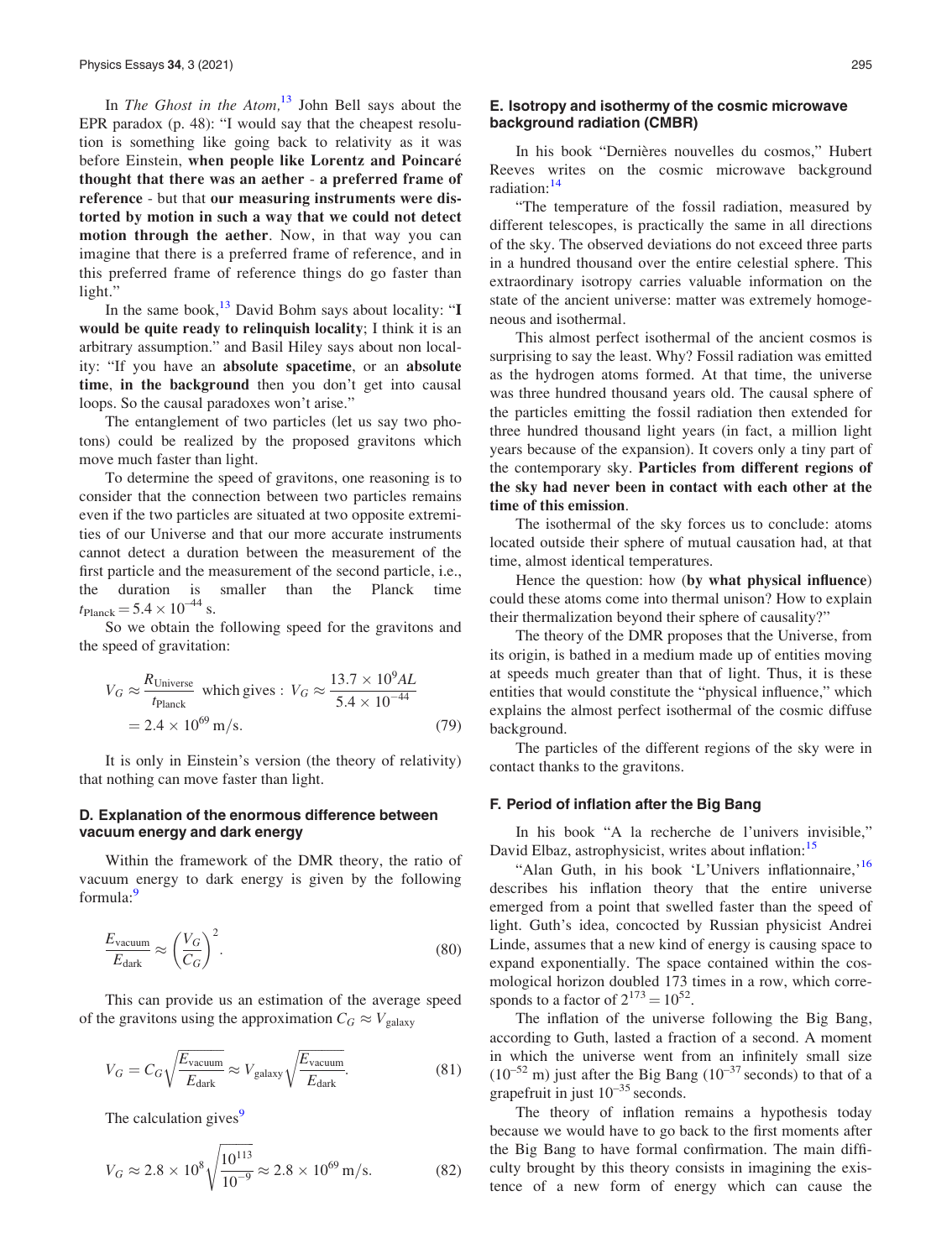expansion of space, an expansion which accelerates over time because inflation supposes an exponential growth of the universe."

In the theory of the DMR, it is assumed that, at the time of the Big Bang, a huge number of gravitons were contained in an infinitely small volume, had zero translational velocity and maximum rotational velocity (gravitons total spin).

A slight interaction between a few gravitons triggered the Big Bang by transforming the gravitons-spin into standard gravitons (part of the speed of rotation transformed into the speed of translation while keeping constant the total energy of each graviton).

If we accept the theory of inflation that considers that the Universe went from  $10^{-52}$  m to about 1 m ( $\Delta d \approx 1$  m) in just  $\Delta t = 10^{-35}$  s, then the speed (of translation) of gravitons went from zero to the following value at the end of inflation:

$$
V_G = \frac{\Delta d}{\Delta t} \approx 10^{35} \,\text{m/s}.\tag{83}
$$

If we take more precisely the scenario proposed by Alan Guth in which the universe has doubled  $N = 173$  times in a row and we assume that the doublings in size have been regularly spaced in time by  $\Delta t/N$ , then the speed of gravitons doubled every time the universe doubled in size and during the last doubling in size the speed of gravitons finally reached the following value:

$$
V_G = \frac{\Delta d - \Delta d/2}{\Delta t/N} \approx 173 \frac{1.0 - 0.5}{10^{-35}} \approx 10^{37} \text{ m/s.}
$$
 (84)

Gravitons could therefore explain the phenomenon of inflation proposed by Alan Guth and the "new form of energy" needed would be that of gravitons. (The initial rotational energy of gravitons converted in part into energy of translation.)

Within the framework of the theory of the DMR, it is assumed that gravitons travel on average the radius of the current universe in Planck's time

$$
V_G \approx \frac{R_{\text{Universe}}}{t_{\text{Planck}}} \text{ which gives: } V_G \approx \frac{13.7 \times 10^9 AL}{5.4 \times 10^{-44}} \approx 2.4 \times 10^{69} \text{ m/s.}
$$
\n(85)

The speed of translation of gravitons would have increased from 0 at the time of the Big Bang to  $2.4 \times 10^{69}$  m/s in the Universe today.

What should be remembered is that the prodigious speed of gravitons could explain the same important points as those explained by the inflation proposed by Alan Guth (current spatially flat universe, almost perfect isothermy and isotropy of the Cosmic Microwave Background Radiation, …).

The graviton could play a role equivalent to the "inflaton," hypothetical particle which would explain the inflation.

#### G. Circulation of gravitons in the Multiverse

The original gravitons would be those existing just before the Big Bang.

However, given the enormous speed of gravitons, they should have left our visible Universe after a relatively short time.

The explanation for an approximately constant number of gravitons in our Universe would be the existence of the Multiverse which is a hypothetical group of multiple Universes.

Therefore, it would be the existence of a very large number, even an infinite number of Universes, which would exchange gravitons between them, which would explain the presence of gravitons in our current Universe.

Given the size of our Universe and the distances between Universes, it is likely that the speed of gravitons must be much greater than the speed of light.

#### VIII. CONCLUSIONS

This article provides a demonstration of the formula for the acceleration of the flux of the medium in the exterior case which is:  $\gamma_{\text{flux}} = GM/r^2$ .

From this formula, we deduce the speed of the flux of the medium which is:  $V_{\text{flux}} = \sqrt{2GM/r}$ .

The article also provides a demonstration of the formula for the acceleration of the flux of the medium in the interior case which is:  $\gamma_{\text{flux}} = (GM/R^3)r$ .

From this formula, we deduce the speed of the flux of the medium which is

$$
V_{\text{flux}} = \sqrt{\frac{GM}{R} \left(3 - \frac{r^2}{R^2}\right)}.
$$

Also the universal constant of gravitation is given by the following formula:

 $G = \frac{k_n}{4\pi m_n} (V_G - V_{\text{Gspin}})$  containing the characteristics of the nucleons  $(s_n, m_n)$  and especially the characteristics of the gravitons  $(k_n, V_G, V_{\text{Gspin}})$ .

This formula shows that the universal gravitational constant is not a simple numerical value deduced from experimentation but has a much deeper origin based mainly on the characteristics of the gravitons themselves.

Another important point is that the gravitational acceleration, which is the acceleration of the flux of the medium, can be put in the form  $\gamma_{\text{flux}} = K \frac{N_{b}s_n}{r^2} = k_n \Delta V_G \frac{N_{b}s_n}{4\pi r^2}$ , where  $K = \frac{k_n}{4\pi} (V_G - V_{Gspin})$  is a constant depending only on the characteristics of the gravitons and their interaction with nucleons.

The formula for the gravitational acceleration does not contain mass but only the cross section  $s_n$  of a nucleon and the total number of nucleons  $N_b$  in the massive body. In this approach, we neglect the mass of electrons compared with that of atomic nuclei.

It should also be noted that the Newtonian gravitational potential  $\phi$  is nothing else than the square of the velocity of the flux of the medium (up to a factor  $-2$ ):  $V_{\text{flux}}^2 = -2\phi$ .

The article also establishes a link between the theory of the DMR and general relativity.

Indeed, the fundamental quadratic form  $ds^2$  (which is equivalent to the metric tensor) can be written in the case of a massive body without rotation and without electric charge